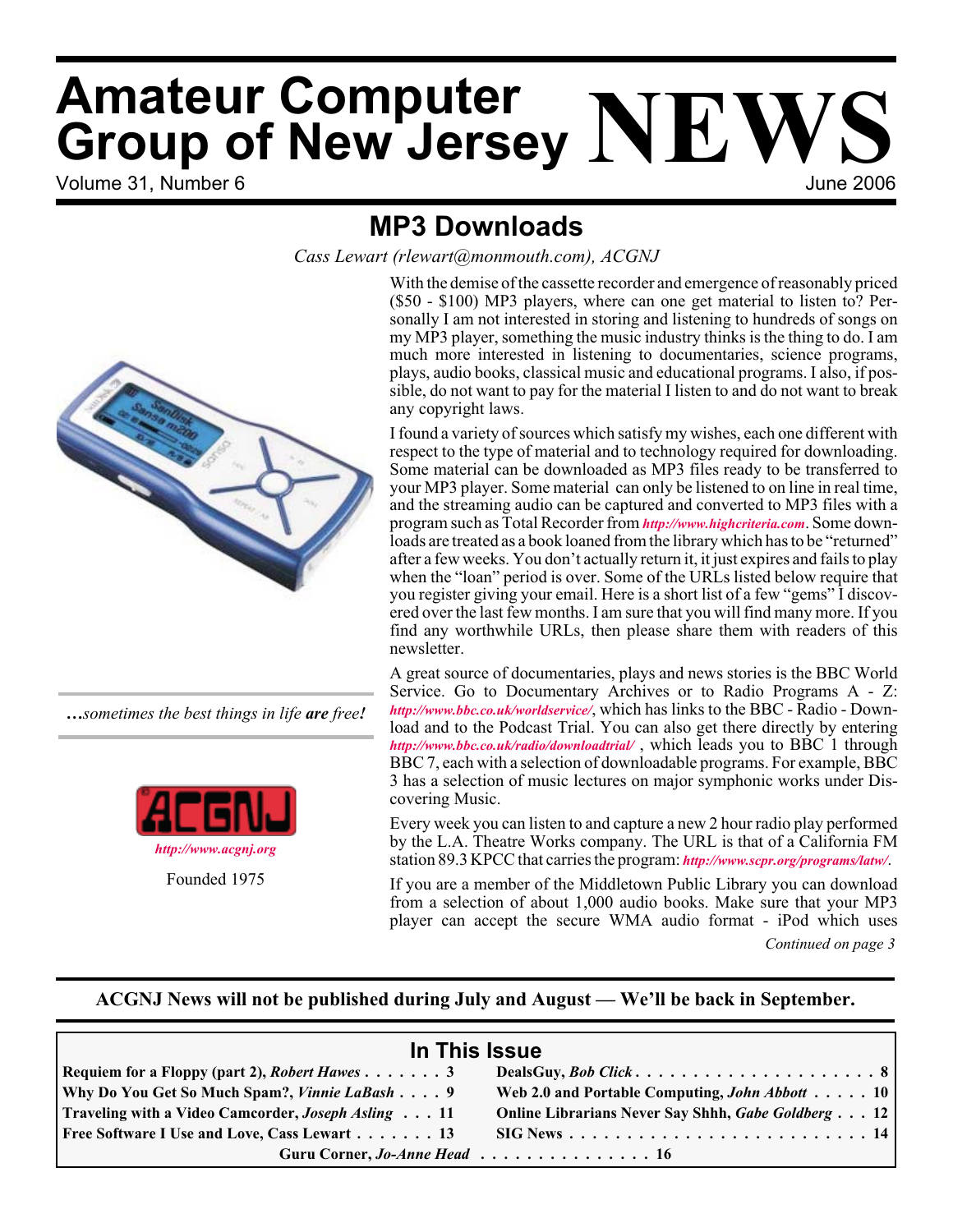#### **Officers, Directors and Leaders Officers Board of Directors**<br> **President** Evan Williams (908) 359-8070 Director Emeritus (908) 359-8070 Director Emeritus Sol Libes (609) 520-9024 Vice President Frank Warren (908) 756-1681 Through 2006 Bill Farrell (732) 572-3481 Treasurer Lela Rames Lela Annes (908) 889-2366 Secretary Mike Redlich (908) 246-0410 Lenny Thomas Past President Scott Vincent (973) 539-8169 Malthi Masurekar (732) 560-1534 Through 2007 Gregg McCarthy **Special Interest Groups Arnold Milstein** (908) 753-8036 Net 1973) Manuel J Goyenechea (201)998-1048<br>C Languages Bruce Arnold (908) 735-7898 100 Norm Wiss C Languages Bruce Arnold (908) 735-7898 Gamers Guild Gregg McCarthy Genealogy Frank Warren (908) 756-1681 **Standing Committees** Investing Norman Wiss APCUG Rep. Frank Warren (908) 756-1681<br>Java Michael Redlich (908) 537-4915 Facilities John Raff (973) 560-9070 Java Michael Redlich (908) 537-4915 Facilities John Raff (973) 560-9070 Layman's Forum Matthew Skoda (908) 359-8842 Financial Frank Warren (908) 756-1681 Lotus Notes Mike Barlow (732) 873-1107 Historian Lenny Thomas LUNICS Andreas Meyer Membership Mark Douches (908) 889-2366 MCP Gregg McCarthy Newsletter — open — Visual Basic Rick Elbanna Trenton ComputerFest Scott Vincent (973) 539-8169 VBA & Excel James Ditaranto (201) 986-1104 Vendor Liaison Bill Farrell (732) 572-3481 Window Pains John Raff (973) 560-9070 Webmaster John Raff (973) 560-9070

### **ACGNJ News**

**Editor**

Barbara DeGroot 145 Gun Club Road Palmerton PA 18071 Tel: (570) 606-3596 bdegroot@ptd.net

#### **Associate Editor** Bill Farrell (732) 572-3481 *wfarr18124@aol.com*

**Publisher**

**ACGNJ News** is published by the Ama- teur Computer Group of New Jersey, In- corporated (ACGNJ), PO Box 135, Scotch Plains NJ 07076. ACGNJ, a non-profit ed-<br>ucational corporation, is an independent computer user group. Opinions expressed<br>herein are solely those of the individual author or editor. This publication is **Copy-**<br>right © 2006 by the Amateur Computer<br>Group of New Jersey, Inc., all rights re-**Group of New Jersey, Inc., all rights re- served. Permission to reprint with ap- propriate credit is hereby given to non-profit organizations.**

**Submissions:** Articles, reviews, cartoons, illustrations. Most common formats are acceptable. Graphics embedded in the docu-<br>ment must also be included as separate files. Fax or mail hard copy and/or disk to editor: OR e-mail to Editor. **Always con**firm. Date review and include name of word processor used, your name, address and phone *and* name, address and phone of manufacturer, if available.

**Tips for reviewers:** Why does anyone need it? Why did you like it or hate it? Ease (or difficulty) of installation, learning and use. Would you pay for it?

**Advertising:** Non-commercial announce- ments from members are free. Commercial ads 15 cents per word, \$5 minimum. Camera ready display ads: Full page (7 x 10 inches) \$150, two-thirds page (4½ x 10) \$115, half-page \$85, one-third \$57, quarter \$50, eighth \$30. Discount 10% on 3 or more con- secutive insertions. Enclose payment.

**Publication Exchange:** Other computer user groups are invited to send a subscription to ACGNJ at the address below. We will re- spond in kind.

**Address Changes** should be directed to Martin Rosenblum (*m.rosenblum@ieee.org*) and/or to his attention at ACGNJ at the ad- dress below.

**Membership**, including subscription: 1 year \$25, 2 years \$40, 3 years \$55. Student or Senior Citizen (over 65): 1 year \$20, 3 years \$45. Family of member, without subscription, \$10 per year. Send name, address and payment to ACGNJ, PO Box 135, Scotch Plains NJ 07076.

**Typographic Note**: The ACGNJ News is produced using Corel Ventura 5. Font fami- lies used are Times New Roman (TT) for body text, Arial (TT) for headlines.

#### **E-Mail Addresses**

Here are the e-mail addresses of ACGNJ Officers, Directors and SIG Leaders (and the Newsletter Editor). This list is also at (*<http://www.acgnj.org/officers.html>*).

| <b>Bruce Arnold</b>  | barnold@blast.net            |
|----------------------|------------------------------|
| Mike Barlow          | barlowm@bright-ideas.com     |
| Barbara DeGroot      | bdegroot@ptd.net             |
| James Ditaranto      | ExcelVBA@hotmail.com         |
| Mark Douches         | pcproblems@pobox.com         |
| Rick Elbanna         | rick@nobella.com             |
| <b>Bill Farrell</b>  | wfarr18124@aol.com           |
| Manuel Goyenechea    | goya@servertec.com           |
| Sheldon Koepf        | sheldonk@intac.com           |
| Sol Libes            | sol@libes.com                |
| Malthi Masurekar     | masureka@umdnj.edu           |
| Gregg McCarthy       | greggmc@optonline.net        |
| Andreas Meyer        | lunics@acgnj.org             |
| Arnold Milstein      | mrflark@yahoo.com            |
| Jim O'Keefe          | okeefejim@yahoo.com          |
| John Raff            | jraff2@optonline.net         |
| Lela Rames           | lrames@att.net               |
| Mike Redlich         | mike@redlich.net             |
| Matt Skoda           | som359@aol.com               |
| Keith Sproul         | ksproul@noc.rutgers.edu      |
| Lenny Thomas         | lennythomas@technologist.com |
| <b>Scott Vincent</b> | scottvin@optonline.net       |
| Frank Warren         | kb4cyc@webwarren.com         |
| Evan Williams        | nhpressgo@blast.net          |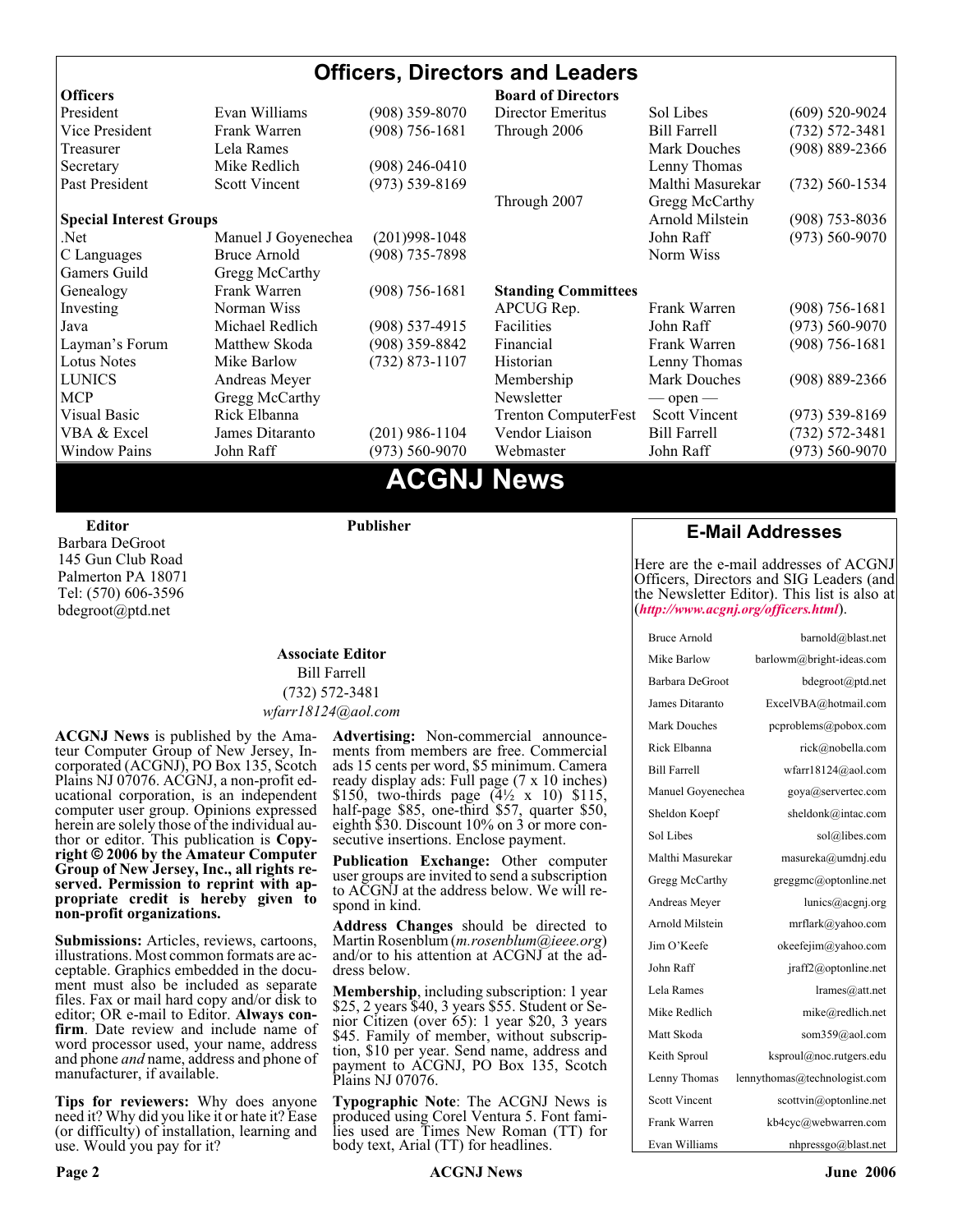# **Requiem for a Floppy (Part Two)**

*Robert Hawes (r\_d\_hawes@hotmail.com), ACGNJ*

Before resuming my eulogy for the floppy disk, I need to make a few general remarks. So here goes: I got my first PC because I'd wanted to have one for a long time (years), and I finally figured out a way that I could afford to buy one. I shopped around, and I chose the one with the best price I could find, but (as I mentioned last month) it still cost me more than my first three cars combined. At the time, none of my professional activities involved computers or electronics, so I actually had no firm plans about what I would do with one once I had it (maybe I had some vague ideas about becoming a programmer), but I just really, **really** wanted to have my own personal computer. The dot matrix printer I bought to go with it used tractor-fed continuous fanfold paper. (Remember that?) One of the first things I made (using a banner creation program called "BANTASTIC!" that came bundled with the computer) was a ten foot long sign that said; "Happy Birthday Dad". The first non-play, sort-of professional job I used it for was maintaining membership lists for two clubs I belonged to (a car club and a train club). I also published a snail-mail newsletter for the train club. That newsletter was a lot of work, and a lot of fun. I still miss the feeling of accomplishment I'd get when I could finally hold a stack of finished copies in my own two hands. Unfortunately, the train club fizzled out after a few years, taking my newsletter with it.

Last month, I finally got to experience that feeling again. The ACGNJ newsletter is published monthly (except for July and August), but only in digital PDF file format. With one exception. Each year, the April edition is also professionally printed on real 11x17, folded-and-stapled-in-the-middle paper, as a handout for the **T**renton **C**omputer **F**estival. I submitted my first article for the May 2005 issue, so I just missed it last year, but I made it this year. I'm sorry, Adobe Acrobat fans, but there's nothing like holding a piece of hard copy in your hands and seeing your own work on one of the pages.

Speaking of my own work, why don't I settle down and actually get back to it? My closing remarks last month implied that we'd come to 1995, but there's really quite a bit more early

nineties stuff to get through first. Take operating systems. I've only owned IBM PC clones, so I missed CP/M completely. I can't say anything about the MAC, because I've never used one. I've hardly ever even seen one. I had two versions of DR-DOS. You'd think I would have wanted to see how the people who actually created DOS thought it should be done, but I never set up a complete hard drive installation of either one. I'll pass over OS/2 in silence. It was a good idea whose time never came. I **did** experiment with boot floppies of various flavors. However, up to the mid nineties, all my hard disk experience, both personal and professional, involved different incarnations of MS-DOS.

In the good old DOS/Win3.x days, "Sneaker Net" was still in its glory. The Internet was actually a quarter century old, but the World Wide Web was just a baby. Most people caught their viruses the old fashioned way, by personal contact (floppy swapping) or by downloading infected files over phone lines from local bulletin boards. (Remember **them**)? I had sets of boot floppies for several different anti-virus programs. I updated them regularly and I carried them **everywhere**. On most customer calls, I routinely re-booted every one of their computers from one of those sets and scanned them for viruses. I often found something, even if it was just a few weeks since my last visit. Much of the time, it was NYB, a boot sector virus. NYB really got around, especially for a virus that could **only** be spread by booting from an infected disk, and I grew to know it well. If someone said that the floppy drive on a computer was giving them certain kinds of problems, I could be pretty sure I'd find NYB on the master boot record of their hard disk. Even in 2002 (well after routine plagues on the Internet should have caused everyone to use some kind of virus protection), when a customer called and told me he was having trouble formatting floppies, I **knew**. That NYB virus had exceptional staying power. The jerk who wrote it can be really proud.

I also had several non-booting floppies that I carried everywhere. One was for Profinder, my favorite DOS file *Continued*

#### **MP3 Downloads**, *Continued from page 1*

proprietary software will not work with these audio books. URL: *<http://www.mtpl.org/>*

A large selection of classical music can be found at the Classical Music Archives. Unless you pay a small fee you are limited to five downloads a day. URL: *[https://secure.classicalarchives.com/](http://)*

About 18,000 books are available from Project Gutenberg. Some are available as e-books, some are audio books either read by a computer or by a human reader. The human read books are of course preferable. URL: *<http://www.gutenberg.org/browse/categories/1>*

Another source of audio books is the Audio Books for Free site. The title is somewhat misleading as only the 8 Kbits/sec MP3 format is free. For higher quality audio, e.g., 24 or 48

Kbits/sec you have to pay a few dollars per book. URL: *<http://www.audiobooksforfree.com/download/>*

For WBAI listeners I would recommend the archive of Professor Michio Kaku, Exploration programs. URL: *[http://www.kpfa.org/1pro\\_bio/1b\\_explo.htm](http://www.kpfa.org/1pro_bio/1b_explo.htm)*

When downloading MP3 files notice the relation between the sound quality and bit rate. At 8 Kbits/sec the audio book quality is poor and music quality is unacceptable, at 24 Kbits/sec the quality is good, at 56 Kbits/sec and above it is superb. The following formula relates the approximate file size in Mbytes, the play time in minutes and the bit rate in Kbits/sec.

File size = play time  $*$  bit rate / 140

For example, the size of a 30 minute good quality MP3 file with bit rate of 24 Kbits/sec will be 5.1 MBytes.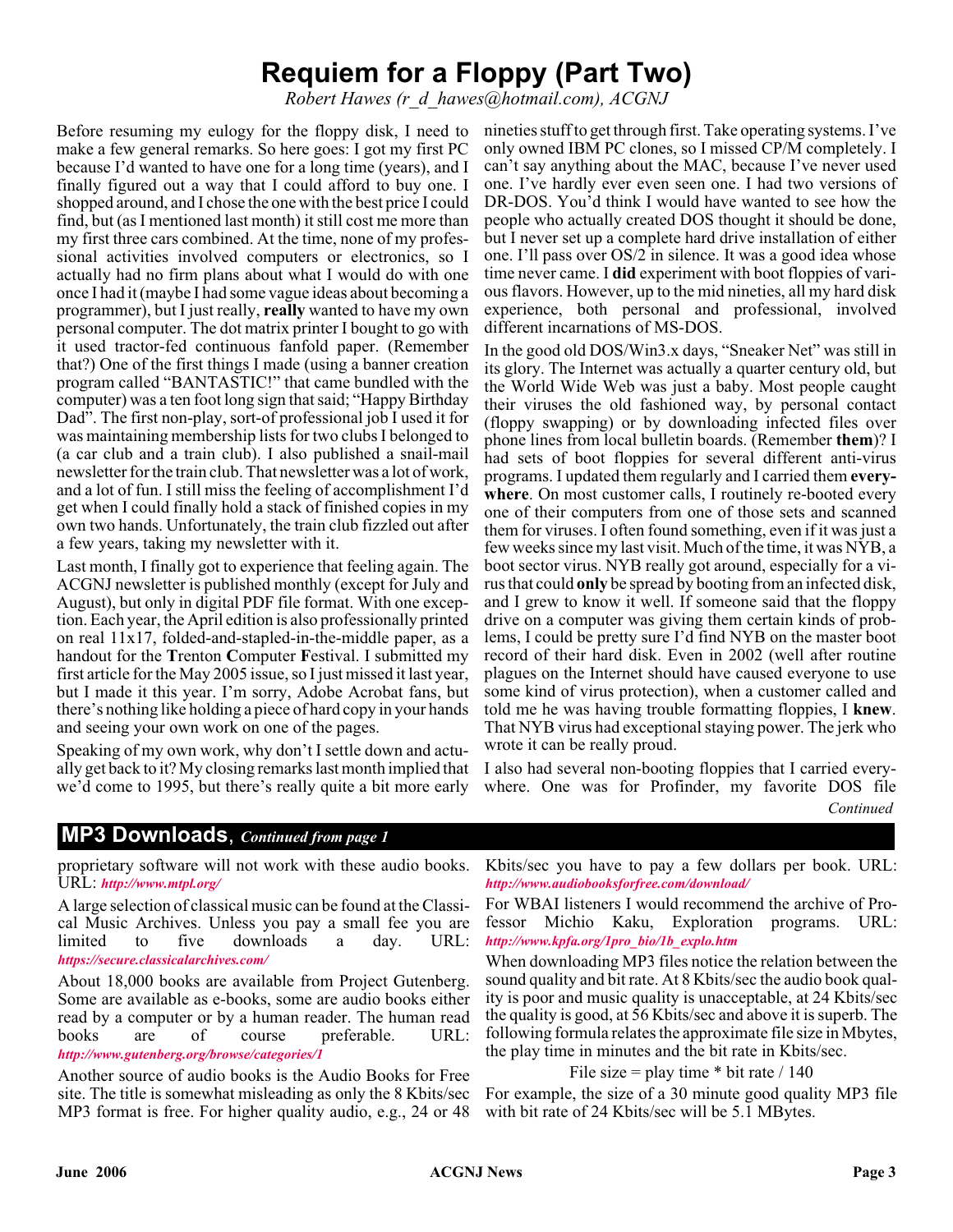#### **Requiem**, *continued*

manipulation utility. Profinder didn't work right when run from the floppy, so if I wanted to use it on a customer's computer, I had to copy the seven files that made up Profinder to their hard drive first. Then, I had to delete those files when I was done. I automated this process by writing two batch files. The first (XPF.BAT, for Xfer Pro Finder) ran from the floppy. It checked for the presence of a DOS directory on the hard disk, then checked for the presence of files already bearing the same names as any of Profinder's files. If the DOS directory didn't exist, or if one or more of those filenames was already in use, the batch file simply aborted itself without doing anything. Otherwise, it would copy those seven files, plus the second batch file (RPF.BAT, for Remove Pro Finder) from the PF directory on the floppy to the DOS directory on the C: drive. I designed it this way because Profinder had to be in the system's PATH to operate correctly, and on a standard DOS computer, whatever other directories there might be, C:\DOS was **always** in the PATH. I designed RPF.BAT so that if it was run from the C: drive, it would erase the seven Profinder files, and then itself. (That would cause a 'batch file missing' error, but since it was finished at that point, I didn't care). If RPF.BAT was accidentally run from the floppy, it would only look for files on the A: drive, so it couldn't have any effect the C: drive at all. Therefore, it would just display eight "file not found" errors, because it wouldn't be able to find target files for any of the eight "delete" commands that it ran, since the files on the floppy were in the PF directory, **not** the DOS directory. I was confident that I'd eliminated all destructive possibilities from those two batch file designs, and it seems that I was right. Using that floppy disk, I successfully installed and then removed Profinder many times, on many different customer computers, without ever causing any problems.

I had several DC2120 tape drives, one of which was portable. Having found out the hard way that I couldn't depend on some customers to back up their own hard disks, I often used the portable drive to make my own contingency backups. Since the tape software only worked when run from the C: drive, I made it a floppy similar to the Profinder disk. It had batch files named XTD.BAT and RTD.BAT.

I had a floppy that ran a program to test a computer's internal components, including memory, control circuitry, and integrated peripherals such as serial and parallel ports. PC to cash register communications were done via serial ports. PC based restaurant management systems used multitudes of forty column serial printers, to print out orders in their kitchens and to issue receipts at their waiter workstations. Over the years, I used that disk to check out a **lot** of serial ports.

The PC based restaurant management systems that I serviced used Lantastic as their network software. Only **one** of the computers at each location had a hard drive (the Server/Back Office). The others booted from floppies and logged on to the network, then loaded the rest of their workstation software over the network (and since they had touch screen monitors, they didn't get their own keyboards either). When servicing those customers, I carried a special purpose Lantastic boot disk, for network troubleshooting. That disk could also be copied, then easily edited to create a replacement boot disk for

any workstation, if one was needed. I brought along an extra keyboard as well.

I mentioned batch files earlier. I wrote a bunch of them over the years, one big one that I consider to be my masterpiece. It grew so complicated I had to split it up into three batch files; a main "program" and two called modules. It also had over a dozen auxiliary data files that were used as part of its operation. The final version was **huge**. The fastest hard disk available at the time couldn't process all those lines of batch code quickly enough to meet the design requirements. (Every two seconds, it had to initiate one of eight possible actions). However, even a tremendous batch file is just a long string of simple text lines. It could still fit on a floppy. So an old computer with no hard drive was given some extra memory and booted from a floppy, which used that extra memory to create a RAMDISK, then copied all of the batch file's components into it. Once on that RAMDISK, the batch file could finally run fast enough.

So, technically, the batch file didn't really run from the floppy, and this article is about floppies. Maybe someday, if I do a nostalgia piece about batch files, I'll go into more detail about my masterpiece. Maybe I'll even tell you what it did.

*Continued* My first PC came with an unexpected bonus - a "Getting Started" manual by an author who not only knew computers, but also knew how to write good tutorials. Within a week, I was definitely "up and running", producing useful output from all nine bundled programs, including WordStar (at that point, still a top rated, leading edge word processor). I learned a lot about PCs and DOS on my own after that, but I also took formal instruction occasionally. In 1994, I took a course that included programming for database applications. One of the exercises involved retrieving data from database files containing only two-digit date fields, and sorting the results from 00 to 99. **No one**, not the instructors or any of the students (including me) noticed that we were very near the end of that range, or wondered what might happen when we got there. During a break, one of the instructors showed us an interesting program he'd found. It produced a single file containing a bit-for-bit copy of a floppy disk, including all the files and their exact physical locations on the disk. That was my first exposure to the concept of backing up a disk as an image file. (Of course, I'd been routinely transporting data stored in ARC, ARJ or ZIP archives for years, including the complete contents of floppy disks and even entire hard drives, but that was just a bunch of files compressed into a single file. The structure of the source disk wasn't preserved. Later, I found I actually **did** have an early floppy disk imaging program, for almost as long as I had my computer. It was on the "Bonus" floppy I received when I joined my first computer club, only I didn't notice it then. Coincidentally, I took that course at just about the same time that the late, great PowerQuest Corporation began work on their hard disk partition imaging and manipulation software, ultimately producing three revolutionary products I'd often use in the future: DriveCopy, DriveImage, and Partition Magic. Other pivotal events were also happening in 1994. Three years after version 0.01 hit the net, Linux kernel 1.0 was released. And, of course, the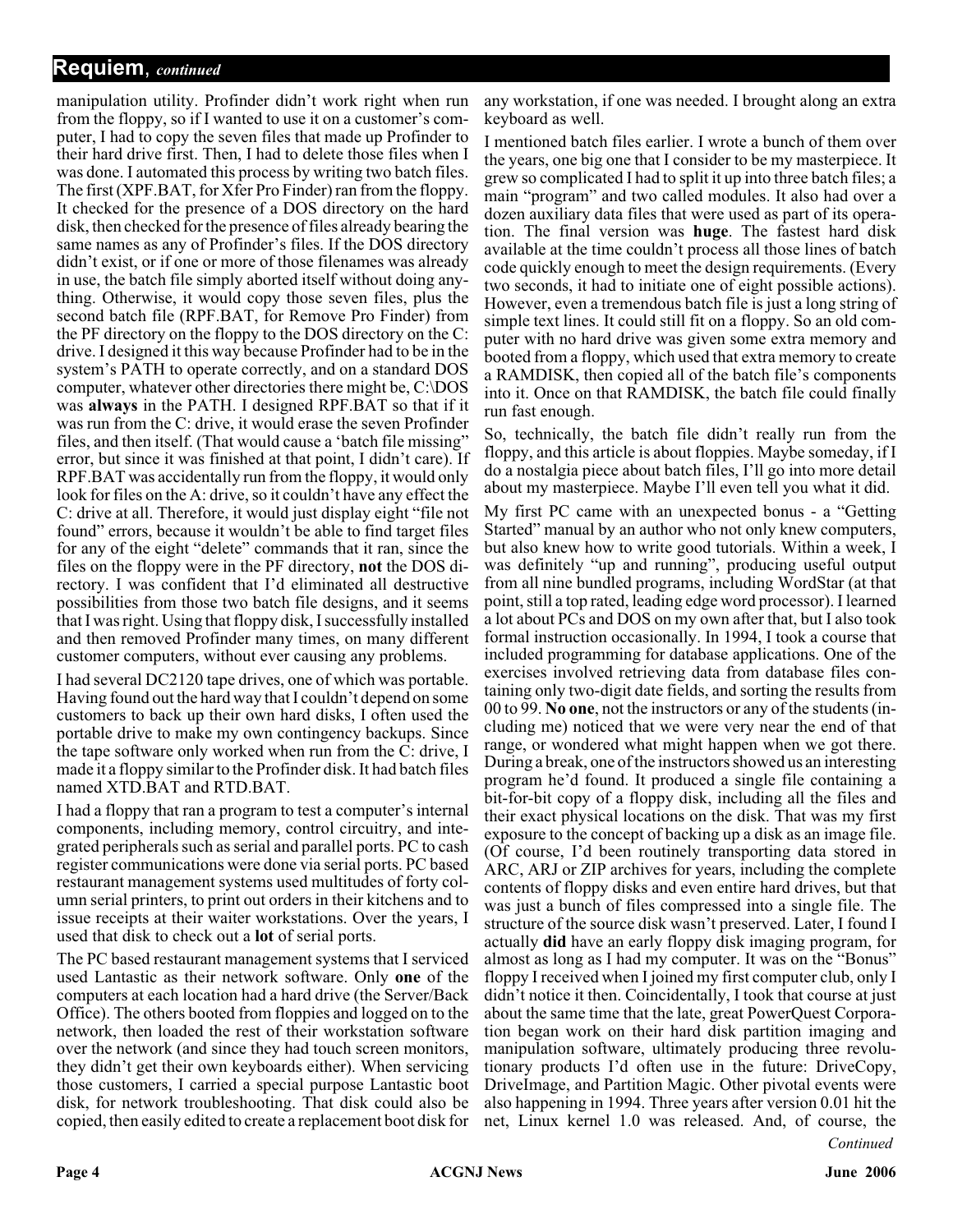#### **Requiem**, *continued*

Machiavellian Minions of Microsoft were deep into their sinister plot for world domination.

**Now** we get to 1995. Here's a recap of reference points from last month's article:

• The three MS-DOS 3.30A system files (IO.SYS, MSDOS.SYS and COMMAND.COM) took up just 76 KB, leaving **93.5 %**of a 5 ¼ inch, 1.2 MB HD (High Density) boot floppy (or **94.6 %** of a 3 ½ inch, 1.44 MB HD boot floppy) free for any programs or data the user wanted to add.

• The three MS-DOS 5 system files took up 116 KB, leaving **91.8 %** of a 1.44 MB HD boot floppy free.

• The three MS-DOS 6.22 system files added up to 130 KB, leaving **90.8 %** of a 1.44 MB HD boot floppy free.

• At some point, Microsoft modified the SYS command so that it also installed a fourth file - a compression driver for DriveSpace or DoubleSpace, depending on the version. I **always** deleted those files, and **never** considered them to be part of the operating system. **None** of the total system file sizes given here or below include any compression files.

• Soon after I got my first tape drive, I created my first "total" replacement" DOS boot floppy, designed to work with the tape drive to completely replace a crashed hard disk. I was ready for any disaster, and I was sort of disappointed that I never got to use it except for practice.

You might deduce, from that last point, that I once experienced a hard disk crash, and you'd be right. It was **before** I got the tape drive, and it was sudden and catastrophic. I had to get a new hard drive. Fortunately, I'd used the DOS BACKUP program to make backups to floppies (using about 40), so I did a minimal DOS installation to my new drive, then used DOS RESTORE to put everything else back. I lost some data (my latest backup set was several days old), but not much. It made me a firm believer in frequent backups. When I first checked out Windows 95, I wasn't at all impressed by the pretty pictures (they kind of turned me off), but what made me most leery was that Windows 95 backup programs actually had to run under full Windows 95 for both backup **and** restore. There didn't seem to be any provision for restoring an existing installation to an empty hard drive. That went against my one-time personal experience, and a lot more professional experience since. Most backups are made and never used, and that's the way it should be. An occasional accidentally erased file is one thing, but usually, when you really need a backup, it's to replace **everything**.

I did manage to work out two ways to transfer a complete system from a tape to an empty drive, but both were kludges. Nothing I'd want to stake my professional reputation on. Ultimately, I solved the problem by ignoring Windows 95 until after SR2 came out (the first version supporting FAT32).

Before Windows 95, Microsoft didn't have much to say about bootable floppy disk design. In addition to all the other floppies mentioned earlier, I always made what I called a "general purpose" boot disk for whatever version of DOS I had installed on my main computer. The first one, for DOS 3.30A, was just a copy of the distribution disk because all the files for 3.30A came on one High Density floppy, with room to spare.

For DOS 5 and 6.22, I had to pick and choose what I could include. With Windows 95, Microsoft included the option to have them make you a "Startup Disk". With SR2, I finally got around to seeing how their selection of boot floppy files compared to mine.

They included only eighteen files, leaving 437 KB of disk space free. Of those files, fourteen were files I would have chosen. Of the remaining four, I deleted DRVSPACE.BIN (a compression driver) immediately. The second file, EBD.SYS, was a zero length file, meaning it was just an entry in the File Allocation Table, and didn't actually use any space on the disk. Since it didn't take up any room, I left it in, just in case Microsoft had arranged for some sinister consequences if it was deleted. The third and fourth files were new. You could guess their functions from their names, but I decided to look them up in Help. By version 6.22, MS-DOS had evolved a **really** excellent command line Help system. For Windows 95, Microsoft didn't bother to include **any** of it. The only advice Windows Help gave was to run the command with /? after it. They don't seem to have done much testing, because this didn't work for **either** of those commands if you accessed the floppy from a Windows command line. REGEDIT.EXE went right into the Windows Registry Editor, and UNINSTAL.EXE immediately tried to un-install Windows 95. Only if you booted from the floppy in a computer with **no** hard drive installed did you actually get the help messages. Then you learned that the floppy version of REGEDIT.EXE couldn't actually edit the registry. It could only replace it with a different (hopefully good) copy, **if** you had one. I kept REGEDIT.EXE, just in case. I got rid of UNINSTAL.EXE.

Then, I added six programs that I considered critical for a boot floppy, but Microsoft **hadn't** included: DELTREE, FC, LA-BEL, MORE, MOVE and XCOPY. Finally, since there was still more room left, I added nine more files that I often used on hard disks, but hardly ever on floppies: CHOICE, DISKCOPY, DOSKEY, EMM386, FIND, MEM, MODE, SORT and SUBST. That filled the disk, but there were still a few more hardly-ever-used files that had fit on my last MS-DOS 6.22 "general purpose" disk, but couldn't fit here. Why? Part of the reason was creeping bloat. Newer, "updated" versions of files just kept getting bigger. However, most of the reason was the size of the system files. Where the MS-DOS 6.22 system files took up 130 KB on the disk, the Windows 95 system files gobbled up 301 KB. That's well over two times bigger, and most of that increase can be blamed on the enormous ego of Microsoft. Previously, IO.SYS and MSDOS.SYS had been about the same size, and each did about half the work. For 95, Microsoft reduced MSDOS.SYS to a pitiful afterthought and moved all the work to IO.SYS. They didn't stop there, though. They also gave it a pretty picture, of Microsoft's "curvy window" logo flying across a sun-lit sky above the words Windows 95. They liked that picture so much that they also included a separate version of it in the root directory of the hard drive, under the name LOGO.SYS. That file measures 127 KB. Subtract that from the 301 KB and you get 174 KB, only 44 KB larger than the 6.22 system files, and a much more reasonable evolutionary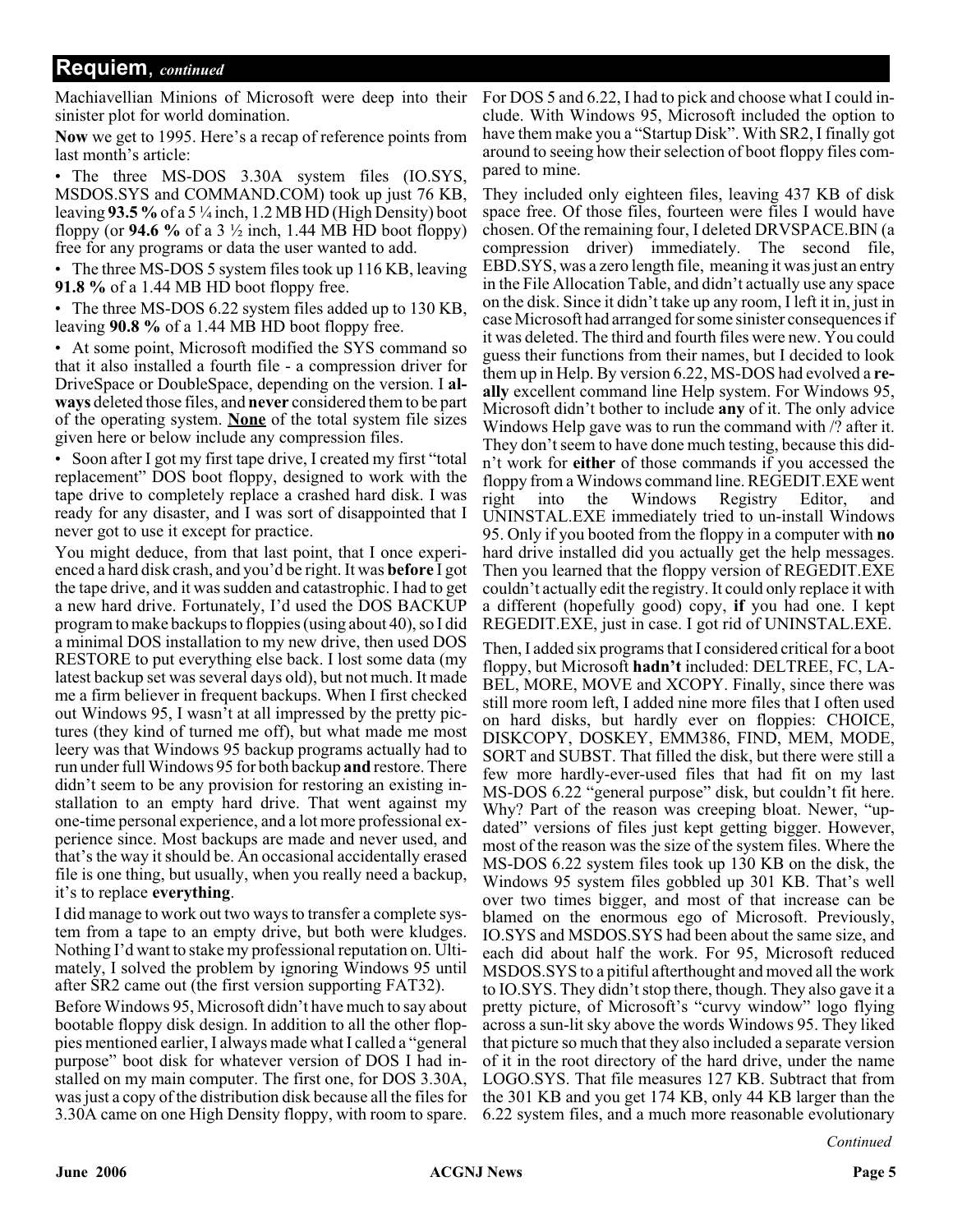increase. That's what should have been but never was. The reality is that the three system files on a 1.44 MB HD Windows 95 boot floppy took up 21.2 % of the disk, leaving only **78.8 %** free, compared to 90.8 % for MS-DOS 6.22. That works out to 3 % of the disk lost to inevitable upgrade bloat, and **9%** of the disk gratuitously wasted on eye candy.

If you booted from a Windows 95 floppy and ran the VER command, COMMAND.COM would return the message; "Windows 95. [Version 4.10.950]" for the original release or for SR1. From SR2 you'd get; "Windows 95. [Version 4.10.1111]". If you scan COMMAND.COM with a binary editor and look for text messages, you **will** see that VER message among the stream of unprintable characters. Near the end of the file, you'll also find; "MS-DOS Version 7 (C)Copyright 1981-1995 Microsoft Corp". As far as I know, this phrase hidden inside each release's COMMAND.COM is the only place where Microsoft admitted the existence of MS-DOS 7.

Microsoft and I don't agree on many things, but neither of us saw any need to include CD drivers in our designs for Windows 95 boot floppies. That changed for me in 1997. At about the same time, I got my first CD burner and PowerQuest's DriveImage program. They proved to be a powerful combination, finally giving me a straightforward way to restore a Windows 95 system to an empty hard drive. I erased those nine hardly-ever-used files from my boot disk, and replaced them with CD drivers. Now, I could burn a backup image to a CD, boot the target computer from my re-designed "general purpose" boot disk (thus loading the CD drivers), switch to the floppy containing the DriveImage program, and use it to restore the image on the CD to an empty replacement hard drive. I could also do this for Windows NT 3.51 and 4.0 drives. Even NetWare drives, though they were trickier. A network-only installation of Windows 95 (one that didn't store any data files locally) could fit on a 100 MB hard drive, and a full installation fit easily on a 500 MB drive. Often, I was able to put several drive images on a single 700 MB CD.

The DriveImage floppy was, in fact, bootable by a non-Microsoft operating system whose system files actually took up even **less** room than the MS-DOS 6.22 files. For reasons I'll explain later, I didn't like using it. At first, I just erased those files so they couldn't be accidentally accessed, and booted first from a Windows 95 floppy as above. Later, I worked out how to fit DriveImage and the CD drivers on the same Windows 95 boot disk, despite the larger system files. I used that boot disk happily for the next three years. The boot disks for PowerQuest's other two programs (DriveCopy and Partition Magic) also used a non-Microsoft operating system. They were easier to move to Windows 95 boot disks because neither had any need for the CD drivers.

Microsoft doesn't simplify something by actually making it simpler. They "simplify" by making things more complicated underneath. Microsoft added **eight** CD drivers (seven SCSI, one IDE) to their Windows 98 "Startup Disk", and then they did more. They removed a dozen files from the floppy's root directory, and put them into an archive named EBD.CAB. Then, they had the floppy create a RAMDISK when it booted,

copy the files from EBD.CAB into the RAMDISK, and run them from there. Quite similar to the way I ran my "masterpiece" batch file. (Had they been spying on me?) In this case, though, it was completely unnecessary. When I eliminated the RAMDISK, removed the CAB file, and copied its contents back to the floppy individually, I wound up with **more** free space on the floppy, enough to add all six of my critical programs from above and still keep the eight new CD drivers.

For original Windows 98, the VER command displayed; "Windows 98 [Version 4.10.1998]". For Windows 98 Second Edition, it displayed; "Windows 98 [Version 4.10.2222]". But if you looked inside COMMAND.COM, you still found; "MS-DOS Version 7". The Windows 98 SE system files took up 21.7 % of a 1.44 MB boot disk, leaving **78.3 %** free, down just half a percent from Windows 95, but still wasting **9%**of the disk for the sake of a picture that (when booting from a floppy) flashed on the screen and disappeared again so quickly that some people didn't even notice it.

Windows 98 SE came out in 1999. Like just about everybody else, I had boot floppies for Y2K testing. However, for this article, I'll ignore Y2K. Maybe it'll get a column or two all by itself someday. Aside from those disks, I was down to three "special purpose" utility boot floppies: DriveImage, Partition Magic and SpinRite. I'd recently upgraded SpinRite, but the other two were getting a bit long in the tooth. (I didn't use DriveCopy at all anymore. It didn't do anything DriveImage couldn't do). I'd been told interesting things about a drive imaging program called Ghost, by a company called Binary Research, and I'd seen firsthand a program called Partition Commander, by V Communications (makers of System Commander), but I was happy enough with DriveImage and Partition Magic. So I had no great urge to switch, but I didn't particularly feel like upgrading them, either.

Earlier, I mentioned non-Microsoft operating systems on the floppies that came with those programs. I had three of them. The system files from two were slightly smaller than those from MS-DOS 6.22. The third was only 6 KB bigger. The Caldera OpenDOS 7.0 system files took up 110.7 KB, leaving **92.2 %** of a 1.44 MB boot floppy free. DR-DOS 7.05 system files took up 112.4 KB, leaving **91.4 %** of a 1.44 MB boot floppy free. PC-DOS 7.1 system files took up 136.7 KB, leaving **90.4 %** of a 1.44 MB boot floppy free. (In comparison, MS-DOS 6.22 left 90.8 % free). Why didn't I use them? In a word, FDISK. Or rather, **no** FDISK. All three came with **none** of the auxiliary files, just the three system files. Now, FDISK is a primitive utility compared to DriveImage, Ghost, or Partition Magic, but it does **one** thing better than any of them. In a system with more than one hard disk (as most of mine do), it presents option 5. "Change current fixed disk drive". Select it, and in the upper left hand corner of the screen is an overview of the whole system that's better than anything those supposedly more sophisticated programs give. You get Disk Numbers, Drive Letters, MB Used, MB Free, and Percent Usage, all in one place. I always go there first, then to the less wide but more detailed views that the main programs give.

In 2000, I took a job with a company that used Ghost **a lot**. That settled it. I upgraded Partition Magic but switched to *Continued*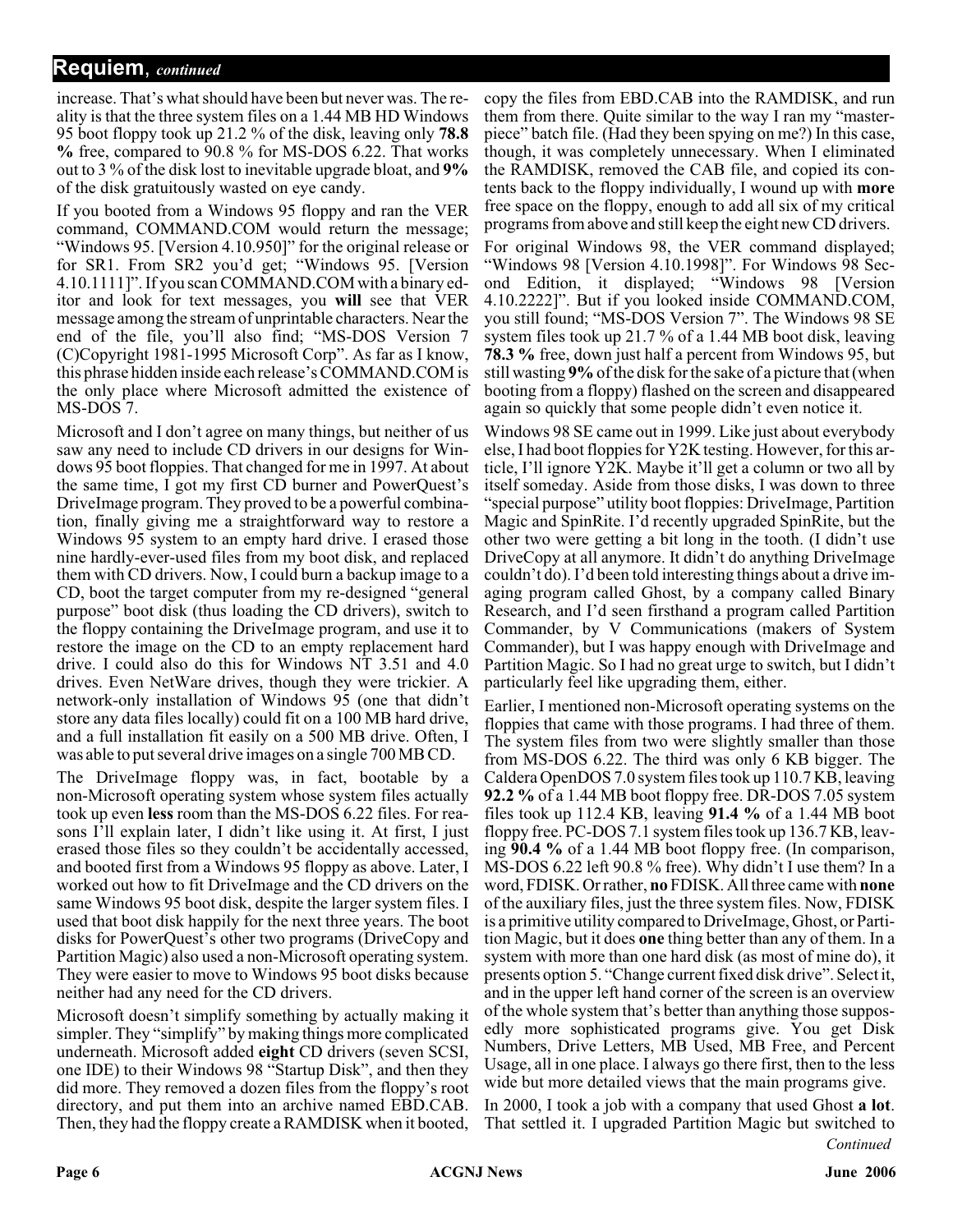### **Requiem**, *continued*

Ghost, now made by Symantec and called Norton Ghost. That job also exposed me to Windows ME. I didn't think much of ME itself, but I liked the system files on the "Emergency Boot Disk" that came with it. For the first time, they got smaller, taking up 204.9 KB, leaving **85.6 %** of a 1.44 MB boot floppy free. (In comparison, the Windows 98 SE system files took 308 KB, leaving 78.3 % free). They finally got rid of the picture. Of the 9 % previously lost, we now got 7.3% back, losing just 1.7 % to evolutionary bloat. For Windows ME, the VER command displayed; "Windows Millennium [Version 4.90.3000]", and if you peeked inside COMMAND.COM, you found "MS-DOS Version 8 (C)Copyright 1981-1999 Microsoft Corp". ME's C:\WINDOWS\COMMAND directory had all of my favorite auxiliary files, including FDISK. I quickly switched my three "special purpose" boot disks over to MS-DOS 8.

The ME "Emergency Boot Disk" itself was even more complicated than either 98 disk, because they included boot disk access to their new System Restore feature, as well as the RAMDISK. As an exercise more than anything else (because I hadn't used any of my other "general purpose" boot disks in a **long** time), I took the RAMDISK out, but left System Restore in. As with 98, I actually wound up with **more** space than before, and could add my six critical files.

When Windows XP came out, it contained a lame "MS-DOS startup disk". XP's Help system said; "The MS-DOS startup disk only allows the system to boot into an MS-DOS prompt. The disk contains no additional tools". In addition to the three system files, a zero-length AUTOEXEC.BAT and a zero-length CONFIG.SYS, it contained four display drivers, five keyboard drivers, and MODE.COM, leaving 868 KB of free space. It must have been a last-minute, quick-and-dirty addition to XP, because if you look at it with a utility that can

### **Back Issues Needed**

The editor is attempting to build a CD containing all issues of ACGNJ News in pdf format, but our collection is incomplete. We're hoping some faithful reader has been hoarding them and will be willing to lend them to us just long enough to scan them. We promise to return them quickly. Thanks Joseph Gaffney, who loaned his collection for scanning. Below is a list of what we still need.

1985: June, July, August, September

1984: August

1976: January, February, March, April (pamphlet-size booklets)

1975: All issues (pamphlet-size booklets)

If you can supply any of these missing issues (or scanned images or good copies), please contact the Editor by email (*[bdegroot@ptd.net](mailto:bdegroot@ptd.net)*). Those who supply missing issues will receive a free copy of the resulting CD as our thanks for your help.  $\Box$ 

view the File Allocation Table, you'll see deleted entries that match the files on the ME disk. I could have gotten rid of those entries in about two minutes, but whoever threw this disk together from an erased ME floppy didn't even bother. It did have one interesting feature, however. COMMAND.COM was the exact same file as on the ME disk, but IO.SYS was different. The one on the ME disk displayed; "Starting Windows Millennium Emergency Boot…" as it booted. This one just said: "Starting…". I liked that better, so I stuck it on my disks instead.

Now, six years after ME came out, I've hit a snag. Hard disks have grown bigger than MS-DOS 8's FDISK can handle, so my overview display is all messed up. I need to find a new DOS, and I think I've got one: FreeDOS. I downloaded their Beta 9 version a while ago to experiment with, and it all looks good. So I'll probably be switching my three disks to it soon. In fact, one already is. I recently upgraded to the latest floppy version of SpinRite. I was surprised and pleased to find that it came from the factory with FreeDOS already installed. FreeDOS has only **two** system files, KERNEL.SYS and COMMAND.COM. Together, the Beta 9 versions take up just 137.8 KB, leaving **90.3%** of a 1.44 MB boot floppy free (half a percent less than MS-DOS 6.22).

I'll close (at last) with a question and an answer. If floppy drives are becoming a thing of the past, why am I working on new versions of my boot disks? Because even if a computer doesn't have a floppy drive, you can still boot it from a floppy, if that floppy is installed as the boot image on a bootable CD. It's not as versatile as a boot floppy, because you can't edit it. You have to edit the image and then burn a whole new CD, but it'd doable. So my floppies can march boldly forward into the future, booting my customers' computers via CD proxy.  $\Box$ 

| Rates                                                |                                          |       | Specifications                                                                            |  |  |
|------------------------------------------------------|------------------------------------------|-------|-------------------------------------------------------------------------------------------|--|--|
| Full page                                            | $7" \times 10"$                          | \$150 | Published monthly except July<br>and August                                               |  |  |
| $2/3$ page                                           | $4\frac{1}{2} \times 10$                 | 115   | Closing date: 1st of preceding<br>month. Ex: Apr 1 for May                                |  |  |
| $1/2$ page                                           | $7 \times 5$<br>$3\frac{1}{2} \times 10$ | 85    | Black & white only on white un-<br>coated offset stock                                    |  |  |
|                                                      |                                          |       | Non-bleed                                                                                 |  |  |
| $1/3$ page                                           | $2\frac{1}{4} \times 10$                 | 57    | Printed by sheet fed offset                                                               |  |  |
|                                                      | $4\frac{1}{2} \times 7\frac{1}{4}$       |       | Halftone screen: 120                                                                      |  |  |
| $1/4$ page                                           | $3\frac{1}{4} \times 5$                  | 50    | Negatives rightreading, emul-<br>sion side down.                                          |  |  |
|                                                      | $2\frac{1}{4} \times 7$                  |       | Halftones/photos \$10 extra                                                               |  |  |
| $1/6$ page                                           | $2\frac{1}{4} \times 5$                  | 35    | Ads must be camera ready                                                                  |  |  |
|                                                      | $4\frac{1}{2} \times 2\frac{1}{2}$       |       | Send check with copy, payable<br>to ACGNJ Inc.                                            |  |  |
| $1/8$ page                                           | $3\frac{1}{4} \times 2\frac{1}{2}$       | 30    | Material should be sent to<br>ACGNJ, PO Box 135, Scotch<br><b>Plains NJ 07076</b>         |  |  |
| Business card                                        |                                          | 25    |                                                                                           |  |  |
| 10% discount for 3 or more<br>consecutive insertions |                                          |       | For further information contact<br>Frank Warren, (908) 756-1681,<br>kb4cyc@webwarren.com. |  |  |
|                                                      |                                          |       |                                                                                           |  |  |

### Advertising Rates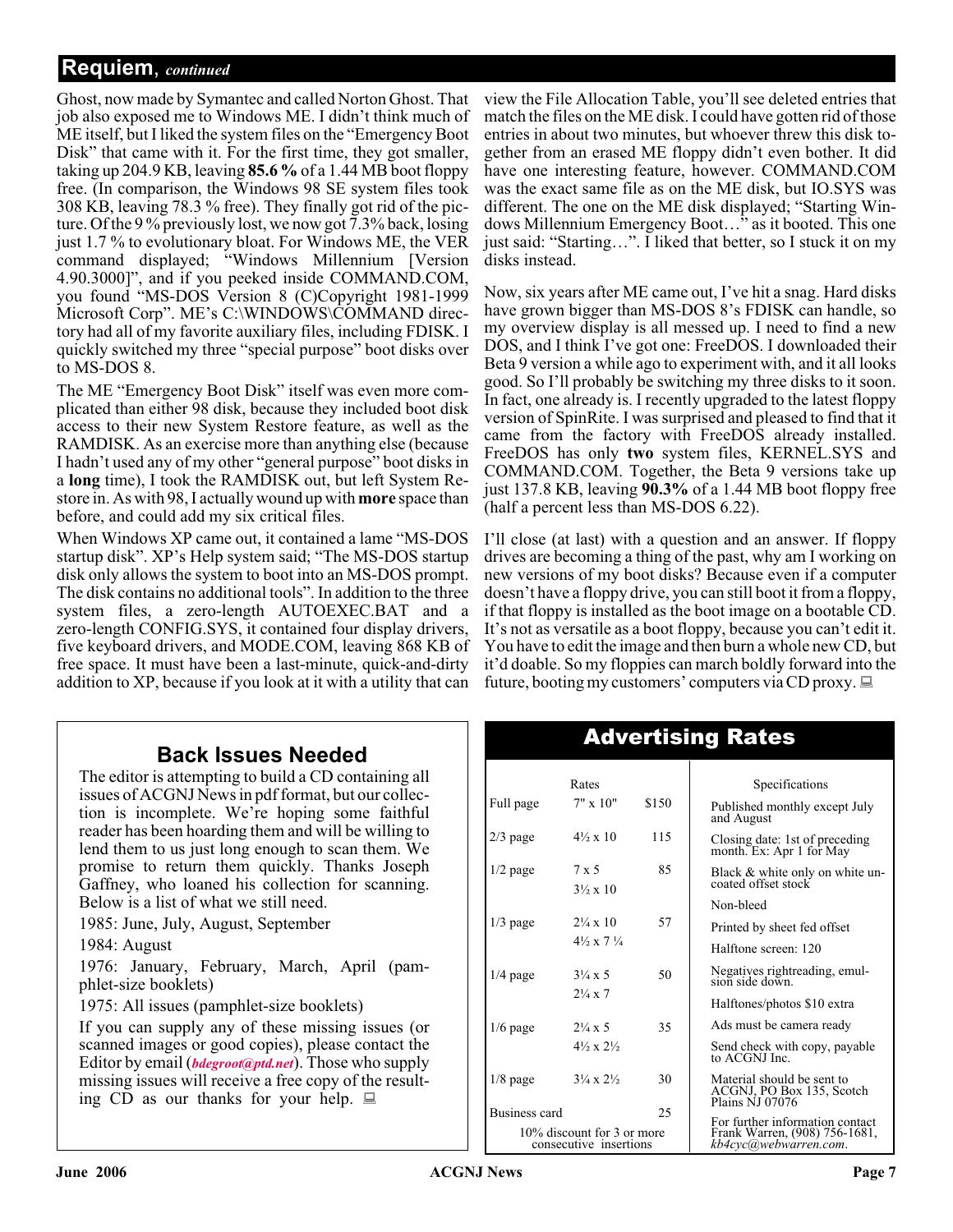## **From The DealsGuy**

*Bob (The Cheapskate) Click, Greater Orlando Computer Users Group*

I worked the National Sign Association show and it was interesting. Most of the outdoor electronic signs were using very bright LEDs that are easily seen, even in bright sunlight. The LED's brightness can be adjusted either automatically or manually. The one I saw up close was composed of modules 19 inches square that can be easily changed to repair it. If a hurricane is approaching it is easy to dismantle the modules and safely store them (if your storage survives). It was a large show. There were many types of giant printers, and other machines that would stamp out all kinds of parts for signs.

Memphis PC Users Group Inc. has a great newsletter, thanks to the Editor Jin Yang. An interesting article in the January 2006 issue caught my eye called "A Letter from China", by Judith Bogan, working in Shanghai, China. There are other interesting articles, but look for that issue on their newsletter archive page. *<http://www.mpcug.org>*

I have developed other health problems (numbing toes among other things), but I have a lot packed in the column for you this month so you don't need my health problems. I edited much of the wording out so I suggest you check for more product information on the Web sites. Remember I have not tried them and know nothing about these products, but thought they were interesting. Be sure to check their privacy statements, if they have one. Also, I need more opinions on my using these announcements in the column.

#### **\*Games Anyone?**

TameStorm Games unveiled the newest version of "Filler". The inner structure of the game reveals features of puzzles and strategies combined, so they have a few games to put on the same list.

What you are to do here is to occupy half, or the majority of, the flowers on the field. The field is a meticulously crafted meadow picture, in which flowers are fresh and live and their petals still remember the touch of an artist's brush. You always start a game from the left side. The computer always starts from the right. You always make the first move. The game field has flowers with coins, which you need to seize. The more coins you have, the more bonuses you can buy. If you have gathered enough money, you can repaint flowers in the color of your zone, randomize unoccupied space, and make your opponent miss one turn and more. Two modes of the game are available: classic puzzle and advanced puzzle. In advanced puzzle mode you will see black flowers that you can't seize.

Filler Features at a Glance (Full Version):

- Unlimited game play time;
- 100 layouts of the field and 100 levels in advanced game;
- 100 levels in classic game;
- 11 special bonuses;
- Interesting game for your children;
- Graphics designed by masters of Russian Khokhloma painting;
- Splendid relaxing game.

Pricing and Availability: Filler 1.2 runs under Windows98/ME/2000/XP and costs \$14.95 (USD). TameStorm Games offers user group members 15% discount. Use the coupon code TAME-HQBL-FILL on the order page. Additional information on Filler, as well as its evaluation version with 30 minutes of the game play and several locked levels is available as a free download at: *[www.tamestorm.com/games/filler\\_puzzle\\_game/filler\\_demo\\_setup.exe](http://www.tamestorm.com/games/filler_puzzle_game/filler_demo_setup.exe)*.

Product page : *[http://www.tamestorm.com/games/filler\\_puzzle\\_game](http://www.tamestorm.com/games/filler_puzzle_game)*

Web: *<http://www.tamestorm.com>*

#### **\*eBook Maker**

Smart eBook Maker for Richer Content and Stronger Copyright Protection. eBook Maestro released an update to its fully featured e-book compiler eBook Maestro 1.50. eBook Maestro is a robust compiler that makes rich stand-alone e-books out of HTML pages, multimedia files and scripts. The program now supports all popular multimedia formats and helps embed flash, shockwave, and other visual elements into a single executable. eBook Maestro offers various means of content protection from disabling cut-and-paste and printout to on-line registration and limited use for unregistered copies. In response to copyright concerns, we provide multi-level protection of e-book contents. Not only can you effectively limit the use of a publication, but also protect its content against changes. Besides making e-books, it provides rich features for multimedia presentations, ezines, offline web sites, training and educational courses, advertisement and promotion letters, and other kinds of publications.

Pricing and Availability: eBook Maestro v1.50 runs under Windows 98/ME/NT/2000/XP. A standard version of the product is available at \$35.95 USD for a single user license. A professional version with extended support for commercial e-publishing is priced at \$69.95 USD for the same single user license. eBook Maestro with core functionality is also available as a freeware. eBook Maestro STANDARD and eBook Maestro PRO are offered at a 40% discount. Discount coupon "C2044NN1449" is redeemable at *[www.ebookmaestro.com/purchase\\_discount.html](http://www.ebookmaestro.com/purchase_discount.html)*. The trial versions of eBook Maestro STANDARD and eBook Maestro PRO, and the freeware version of eBook Maestro FREE are available for download at *<http://www.ebookmaestro.com/download.html>*.

Product page link: *<http://www.ebookmaestro.com/>*

#### **\*Get Rid of Those Duplicate Files**

We are the producer of NoClone, a file utility which uncovers true duplicate files and recovers valuable disk space. Reasonable Software House is offering a 20% discount to user group members on NoClone, a file utility which uncovers true duplicate files and recovers valuable disk space. For the discount, follow link: *<http://noclone.net/mybuy.asp?promo=HF89AW>*. Don't buy a new hard drive, buy NoClone. Uncover duplicate files; recover valuable disk space. Information at *<http://noclone.net>*.

*Continued*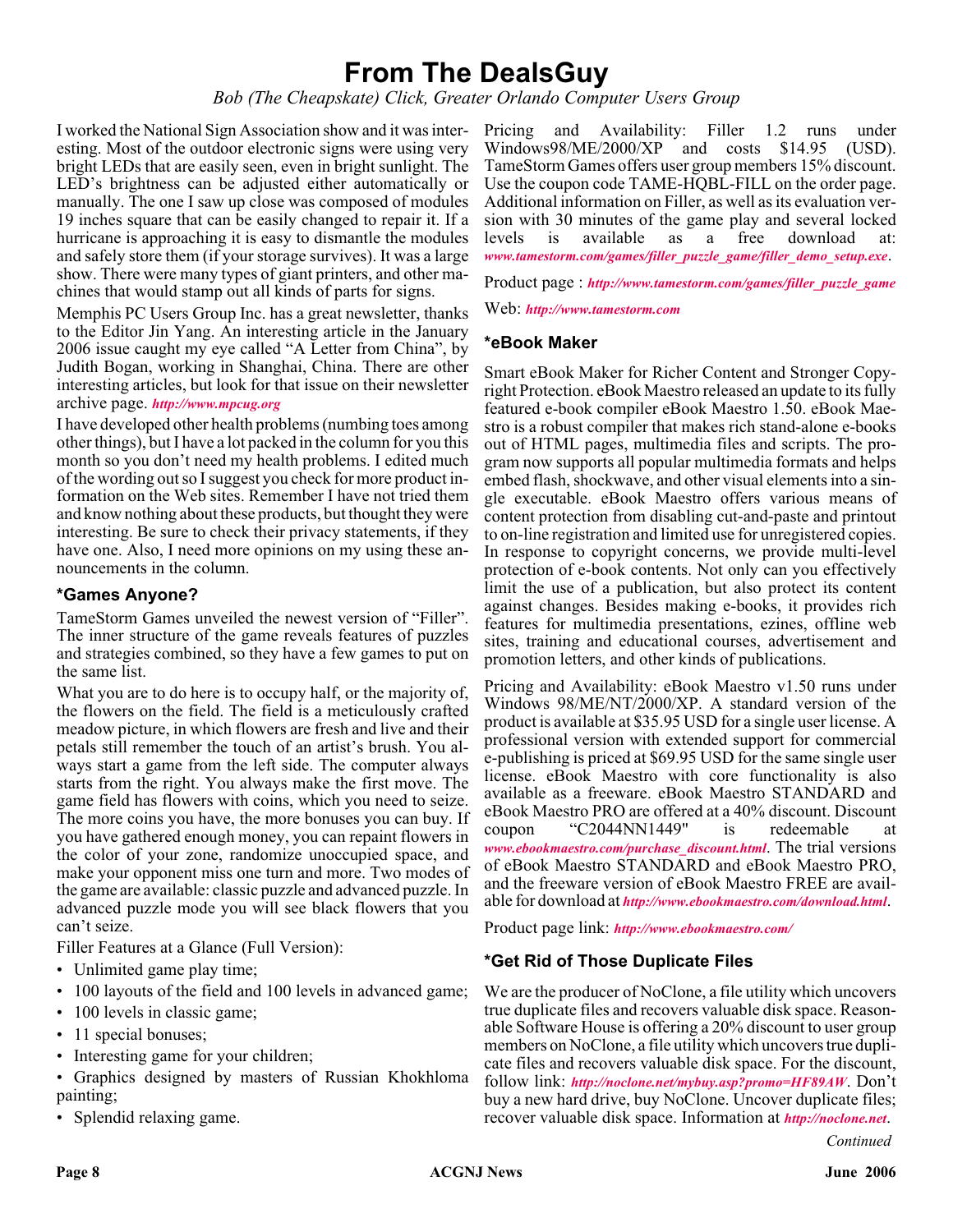# **Why Do You Get So Much Spam?**

*Vinny La Bash (labash@spcug.org), Sarasota Personal Computer Users Group, Inc., [www.spcug.org](http://www.spcug.org)*

The earliest recorded instance of what may be described as spam occurred on May 3, 1978. A sales representative for Digital Equipment Corporation (DEC) named Gary Thuerk sent a message to everyone on the Arpanet data base (now known as the Internet) on the West coast of the United States. Thurek wanted to notify the recipients of an open house that his company was hosting a demonstration of new models of the DEC-20 computer.

In 1978 the Arpanet had a certified "acceptable use policy" which said it couldn't be used for anything except research and education. Thuerk's action was a very clear violation, and when DEC got a very strong response from the Arpanet community objecting to the misuse, the company promptly promised to stop. Spam would not appear again for many years.

Today, estimates of the amount of email that is defined as spam range from 66% to 94%. Whatever the actual figure is, the good news, if you want to call it that, is that spam appears to be leveling off.

Congress has passed anti-spam legislation. Spam receivers are angry, Internet Service Providers try to filter out spam messages, and spammers are loathed by the general community of internet users. Why do spammers continue to operate in the face of all this general repugnance?

In an article for Wired Magazine, Brian McWilliams provides a very depressing answer. McWilliams discovered a security flaw on a website operated by a group selling pills guaranteed to enlarge the male sexual organ. The reporter found that over 6,000 orders for the product had been placed in a time span of about a month. Business and medical

*Continued*

#### **DealsGuy**, *continued*

#### **\*Reasonable Software House (a Monthly Service)**

An online permission-based newsletter management system called Reasonable Spread, also from Reasonable Software House, can help with your newsletter management. By using Reasonable Spread, you can communicate with your members by sending newsletter/latest news/announcements. Or it can be used as an electronic publishing tool by sending users news and articles written by group president or members. For the free trial: *<http://spread.reasonablesw.com/>* To order at 20% discount: *<http://spread.reasonablesw.com/mypages/discounts-20.aspx>*. Phone: 852 35204490 Fax: 852 35204492 Mobile: 852 92276779. Address: Suite 332, InnoCentre, 72 Tat Chee Avenue, Kowloon Tong, Hong Kong

#### **\*More Product Announcements**

Almeza Research has released MultiSet 2.0 and Captain Tray 6.0. MultiSet is a solution to the problem of automatic program installation. MultiSet has been created to free you from routine work such as program installations. All you have to do is install the application only once on your PC and MultiSet will record all your actions. MultiSet will install all the applications you need automatically, either on your original computer or on a new one; it's ideal for rebuilding your systems quickly!

MultiSet automatically starts the installation procedure, takes care of all necessary buttons, like "Next", "I agree", and "Finish". This installation robot will specify the path for the installation and automatically configure all attending settings. Registration codes and license keys will also be entered in a self-acting mode. Once you have done it, you can playback the whole process and create your installation CD/DVD disc! Website and Info: *<http://www.almeza.com/>*. Get 50% discount (MSRP \$44.95, although I am unsure about that MSRP) *[https://www.regnow.com/softsell/nph-softsell.cgi?item=13741-1&ss\\_co](https://www.regnow.com/softsell/nph-softsell.cgi?item=13741-1&ss_coupon=ALME-XEHN) upon=ALME-XEHN*

Captain Tray Pro: Turn system tray into your PC central command center. Captain Tray Pro is a tiny software application

that makes a difference when it comes to organizing favorite programs, customizing the system tray and creating shortcuts for instantaneously minimizing windows, changing captions and doing a number of other tasks. Essentially, any user who invests an hour into investigating this tool is likely to completely abandon the traditional way of endless window browsing and using the Start menu to open documents and launch applications.

Many users need several applications running simultaneously. Some of those applications are used quite frequently, others only when they are needed. So the Windows taskbar can get fully packed and everything seems to be necessary, and you have no desire to close any programs. Some applications can be minimized to the system tray, but what shall we do about 'Notepad', 'Calculator', 'Microsoft Word', 'Microsoft Excel' and our other favorite programs? Captain Tray Pro is there to help you.

Here are two other products with a discount.

Program: Captain Tray Pro Website and Info: *<http://www.captaintray.com/>*. 50% discount URL: *[https://www.regnow.com/softsell/nph-softsell.cgi?item=13741-2&ss\\_co](https://www.regnow.com/softsell/nph-softsell.cgi?item=13741-2&ss_coupon=ALME-XEHN) upon=ALME-XEHN*

Product: Time Assist Pro (A project manager)

Web: *<http://www.mytimeassist.com>*. 50% Discount link: *[https://www.regnow.com/softsell/nph-softsell.cgi?item=13741-4&ss\\_co](https://www.regnow.com/softsell/nph-softsell.cgi?item=13741-4&ss_coupon=ALME-XEHN) upon=ALME-XEHN*

*That's it for this month. Meet me here again next month if your editor permits. Be sure to check for new announcement pages on my Web site. This column is written to make user group members aware of special offers or freebies I have found or arranged, and my comments should not be interpreted to encourage, or discourage, the purchase of any products, no matter how enthused I might sound. Visit my Web site at <http://www.dealsguy.com>.*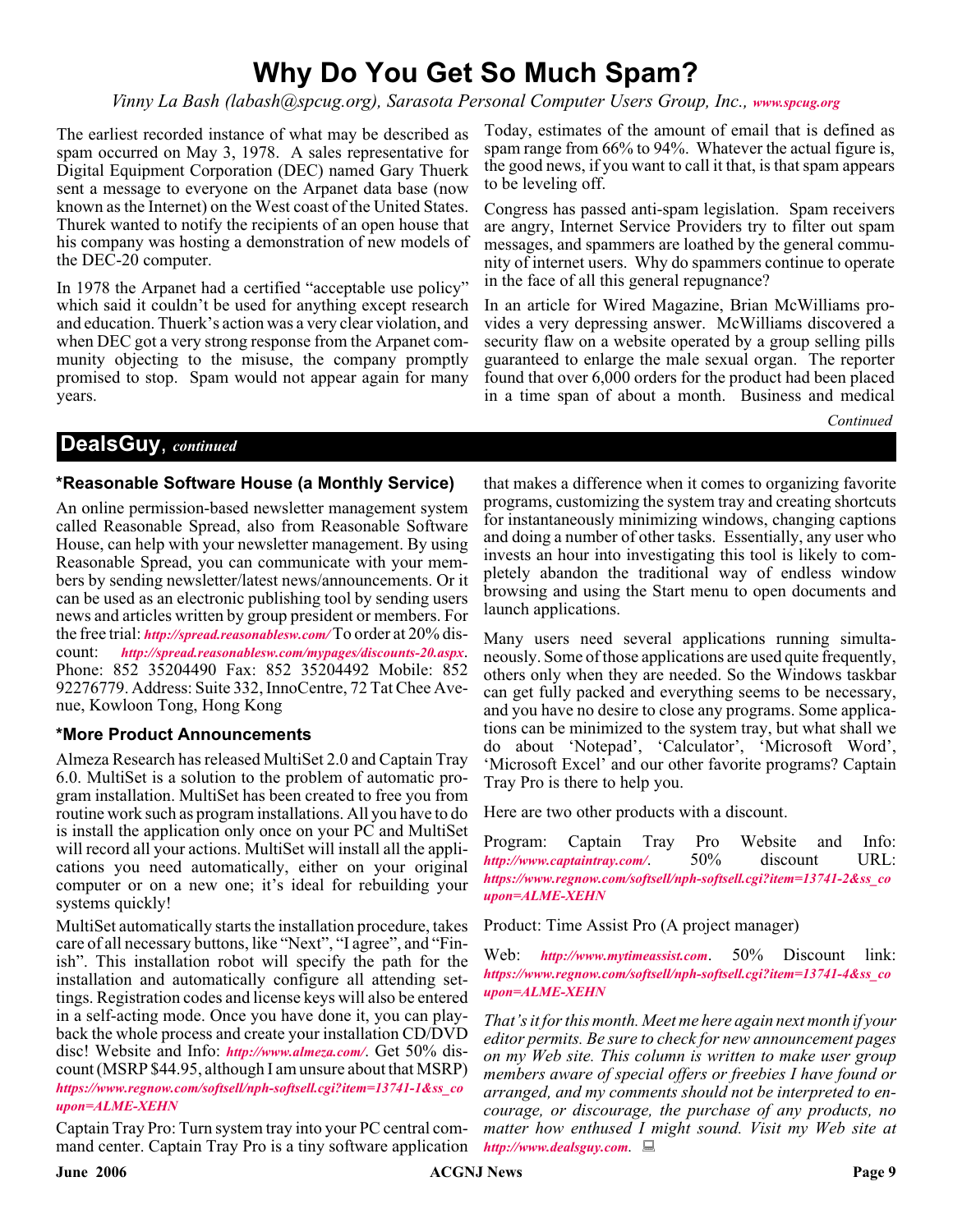# **Web 2.0 and Portable Computing**

*John Abbott (John@bgrcc.com), Bentsen Grove Resort Computer Club, Mission Texas, [www.bgrcc.com](http://www.bgrcc.com )*

Portable Computing has always lagged behind the rest of the computing market. This is probably because there are currently less mobile devices than computers. But that is about to change. According to Steve Rupel (leading PR company) billions of mobile devices will reach the market this year and by 2010 there will be 50 million of them sold quarterly.

Mobile device? You won't be calling them Pocket PC or Cell Phone long; maybe PCC for Personal Communication Center. The merger of all forms of digital communications is rapidly taking shape. Cell phones now contain very limited access to the web, receive very limited email, and take limited resolution pictures – oh, and they work as phones too. With smaller and more low powered devices quickly coming on scene these limits will expand exponentially.

My project over the past month has been the installation of an Operating System on a USB Flash-memory Device (UFD). I started with a full blown Linux distribution on a USB 80 gigabyte micro hard drive. After some real torture and lots and lots of reading I managed to get it operational. However, in editing the boot file I managed to misspell something and now I've got to start all over again.

But I did find a couple of small Linux distributions: Damn Small Linux and Puppy Linux. I downloaded the ISO files for each and started working on a flash drive. Today I managed to get the thumb drive fully functional. Along the way I've learned a lot about what I still need to learn about executing from a CD or a UFD. But DSL in a tube really works.

Why do this? Well because I know that Web 2.0 is going to dominate the future of the web. With more and more of the platform being located on the Internet, less and less will be required on your local computer. The computer will take on more and more of the role of thin client (from a client/server relationship where all the applications are on the server). This

in turn will have a direct impact on the cost of computers which will no longer have to come with expensive 3rd party software. So I created a portable thin client.

Web 2.0 (platform on the web) will take away a great deal of the chest thumping over O/S because the web interacts with all operating systems. The feature rich web already offers on-line mail processing that works perfectly with thin client or host computer. I am an advocate of Google's Gmail. I can access it on the web where it neatly threads my messages and stores up to 2.5 Gigabytes of mail in the in-basket or in the search able archive. From within that mail system I can also originate chats with my friends and maintain my calendar. I can make my calendar or part of it accessible to colleagues for event coordination.

I can use Zohowriter.com for my word processor. Zoho is a full strength word processor with all the power you find in Works, Word or Open Office (or any of the dozen or so word processors available. I am able to store documents on-line, download them to my computer, publish them on the site so they can be collaborated by associates whom I have previously arranged access. I can upload files from remote files (my computer or yours) and modify and store or simply store them on-line. And I can use Zoho as a mail client; sending, receiving and originating email. Zoho automatically assigns you an email account when you register (free).

There will be some who say: "well I can have several programs open at once on my desktop." And my response would be, fine, I have multiple web pages open on my computer as I use Zoho to write this. I have a page set up with Wikipedia to check facts, the weather, my Google mail, my personal mail web account, XM radio playing great jazz. And in a few moments I'll open another and watch the news on TV — all from

*Continued*

### **Spam,** *Continued*

professionals, athletes, and even women bought the pills. Many buyers made multiple purchases at \$50 per bottle, despite an obvious lack of credit card security on the site. The web site provided no way to contact the company except by placing an order.

Being a good reporter, McWilliams was not deterred by the company's efforts to hide behind fake registration data, disconnected phone numbers, and phony email addresses. Eventually he revealed that the company was owned by a 19 year old high school dropout, and a neo-Nazi adherent.

The business appears to be highly profitable, net costs being about \$15 per bottle of pills, but according to the FDA, there is no credible evidence that the product works.

Now you know why you get so much spam. It's because people who should know better respond to it and buy products from these companies.

Selling products of dubious value is not the only kind of spam on the net. This week alone I have won three European lotter-

ies, and there are at least a dozen people in Nigeria who each want to give me \$12 million dollars for helping them launder money. Notification came just yesterday that Bill Gates is going to give me \$500,000 because I forwarded a few emails for a good cause.

Perhaps the best way to reduce the number of people buying from spam is to educate people about the problem. Unfortunately that takes time, but if we don't take the time to tell people why they shouldn't buy from spam, they will continue doing it.

If you are responding to spam, please stop. Be part of the solution, not part of the problem.

*There is no restriction against any non-profit group using this article as long as it is kept in context with proper credit given the author. The Editorial Committee of the Association of Personal Computer User Groups (APCUG), an international organization of which this group is a member, brings this article to you.*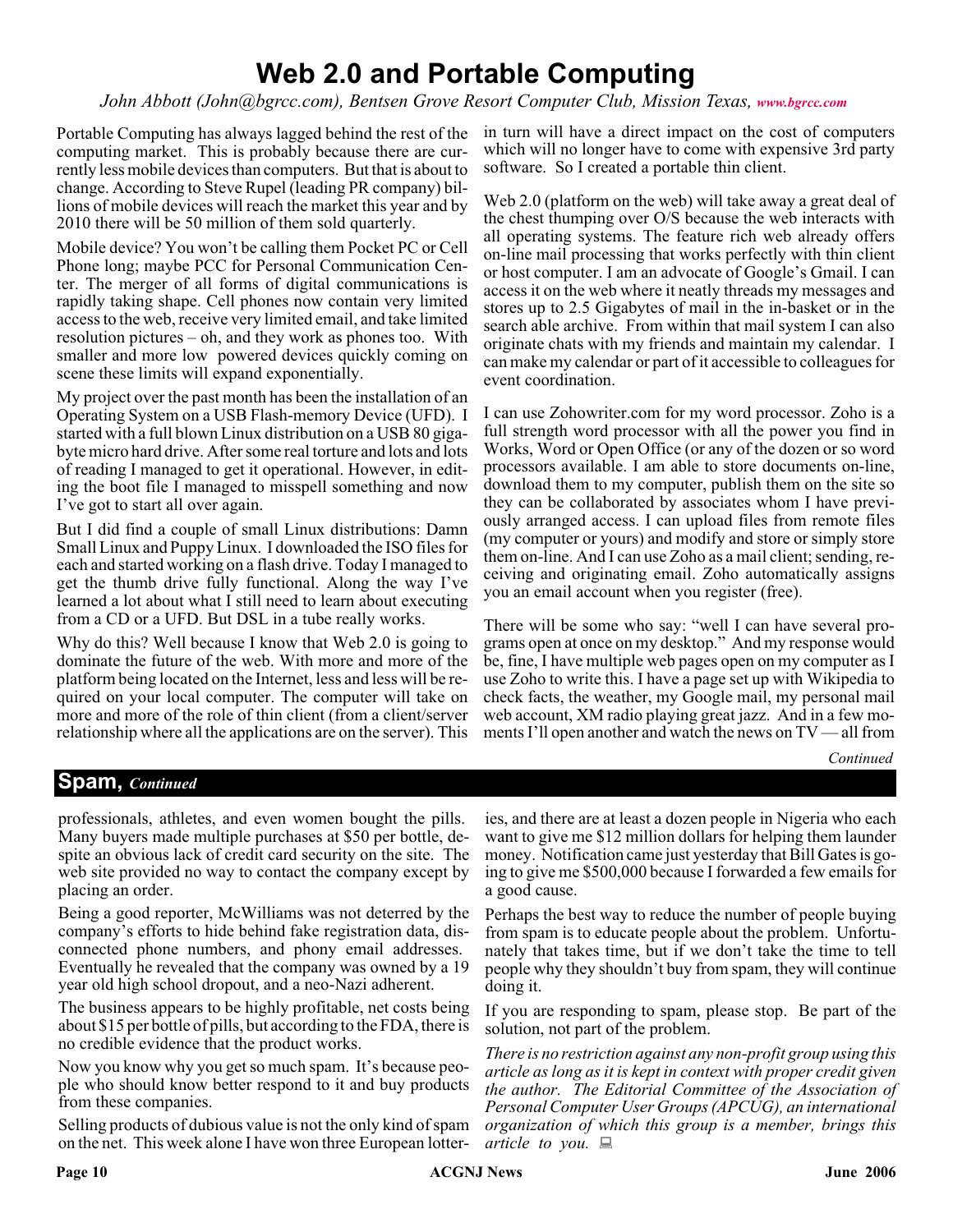# **Traveling with a Video Camcorder**

*Joseph Asling, (Jasling@pacbell.net), Monterey Bay Users Group – Personal Computer, [www.mbug.org](http://www.mbug.org)*

Summer is coming and it's time to go somewhere interesting and photogenic. Many people carry cameras when they travel and not a few of us take camcorders. Here are a checklist and a few suggestions for coming back with better video.

#### **Pre-Departure**

*Equipment Checkup* - Make sure your camcorder is in good shape. Run a few minutes of tape and see that it looks and sounds OK, otherwise take it in for cleaning. Allow at least two weeks for turnaround.

*Camcorder Size* - If you haven't bought your camcorder yet, consider the following: if you plan to do candid shots of people, buy a small, unobtrusive camcorder. Not only will it fit better in your carry-on luggage, but it will attract less attention. Also, some museums allow them in where they will reject larger camcorders because the big ones look professional.

*LCD Screen* - I usually shoot through the viewfinder, but an LCD screen is useful.

*Computer Connection* - Make sure your camcorder has an IEEE-1394 ("Firewire") or USB2 connector, whichever you need to capture to your computer.

*DVD vs Tape* - Some newer camcorders record to a DVD instead of tape; since it is more difficult to do computer editing with these, I recommend a camcorder which uses mini-DV tape.

*Filters* - **Always** keep a filter on your lens – a scratched filter is cheaper than a scratched lens. A transparent or UV filter is fine for most uses; tinted lenses are of less use because the auto-white balance of the camcorder tries to compensate for it. For sunny days I like a circular polarizer to suppress reflections on glass and water and to make the sky appear bluer. It also doubles as a neutral density filter. Pay the extra for good double-coated glass filters.

*Sunshade* - If your camcorder has a sunshade with an atypical connector, buy a sunshade which screws onto the front of the filter (I use a round rubber collapsible one).

*Camcorder Stand* - Tripods are big, heavy, and slow to set up. A monopod gives you much of the stability of a tripod, and if you buy one with a quick-release extension it takes only five seconds to set up. Plus, it doubles as a walking stick on difficult terrain. Spend an extra \$20 for a quick-release for the camcorder.

*Lights*- I don't recommend you travel with any lights. Unless you're on a professional shoot they aren't worth the trouble.

*Tape Supply* - Take plenty of tape – I take at least 10 hours' worth! Buy good quality brands such as **Sony** or **Panasonic** (people I trust have said bad things about**TDK**). I buy Sony at *[www.taperesources.com](http://www.taperesources.com)* but there are other reliable websites which will sell packs of five for as little as \$3 per tape. (As an aside, **never** record with the extended time setting on your camcorder – you may not be able to play it on any other camcorder.)

*Head Cleaner* - Carrying a head-cleaning tape is probably a good idea, although I've never had to use it in the field.

*Batteries* - If you run out of power you are going to be distinctly unhappy. Buy **at least** one high-capacity extra battery. And don't forget to pack your recharger. If you are going abroad make sure you have **two** plug adapters (research what type of adapter you need for where you'll be), and that your recharger is multi-voltage.

*Headsets* – These are nice to have but not essential. If you have a microphone monitor output, take a compact headset (like Walkman earphones) for monitoring music. Make sure the plug is compatible.

*Weatherproofing* - Bring some paper adhesive tape — if you are going to be in a dirty or sandy environment seal the tape door with it so you don't get sand into the works. If you may be in the rain figure on bringing some kind of plastic cover (maybe large plastic zip lock bags).

#### **When You're There**

Rule 1: tape is cheap! - If you *might* want a shot, shoot it! Every shot should be at least ten seconds long if possible and if you are going to zoom, shoot several seconds before and after the zoom. You'll thank yourself when you're editing. When you put a fresh tape in your camera, run about a minute of "throwaway" video. Most dropouts occur at the beginning and the end of a tape, and some capture programs can't handle the first few seconds of a tape.

*Watch the Background* - Many a shot has been ruined by a telephone pole growing out of someone's head or a distracting item behind the subject. Often moving a few feet to one side will fix the problem. A corollary to this is to find a good angle: one with clear sight lines and no-one in the way. And don't get in the way yourself. Years ago, I was in Chichicastenango and a funeral procession happened by. The mourners stopped in front of the Church – and a German tourist with a big camcorder shouldered them out of the way and started videotaping the coffin and the deceased! I cheered when the locals drove him away with rocks.

*Tricks for Big Crowds*- If you are in a crowd which you can't see over, hoist the camcorder up on your monopod. If you open the LCD screen and tilt it down you can see what you're shooting (so, there *is* a use for that screen).

*Continued on page 16*

### **Web 2 & Portable Computing,** *continued*

my thumb drive. I sure hope my Gizmo or Skype phones don't ring during the news!

There is no restriction against any non-profit group using this article as long as it is kept in context with proper credit given

the author. The Editorial Committee of the Association of Personal Computer User Groups (APCUG), an international organization of which this group is a member, brings this article to you.  $\Box$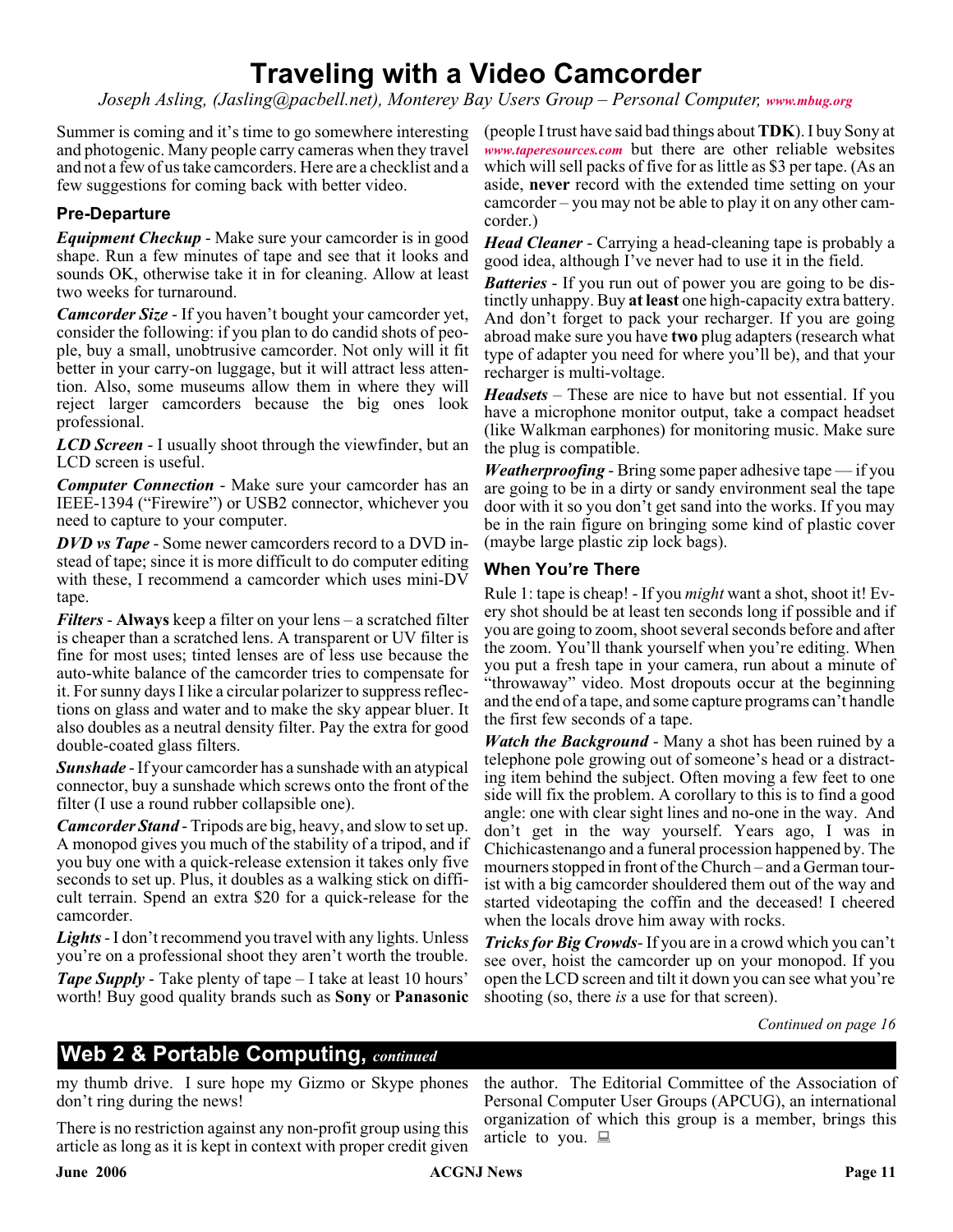# **Online Librarians Never Say Shhh!**

*Gabriel Goldberg, APCUG Advisor; Columnist, AARP Computer & Technology Website, [www.aarp.org](http://www.aarp.org)*

Libraries have improved since baby boomers attended grade school. Research assistance once only available in person or by telephone is blossoming into diverse online "ask a librarian" services, handling questions ranging from general curiosity and homework-related to business research. Friendly Online Librarians Never Say Shhh!

Growing up, I was lucky to live just a few blocks from a great neighborhood library. I fondly remember the children's librarian encouraging my love of reading and books. The library was rebuilt while I was in elementary school; I was recently shocked that the "new" library was undergoing renovation and improvement. Then I realized that what seems like yesterday was five decades ago!

The good news for us all — near libraries or not — is that libraries have greatly improved in that 50 years. Research assistance once only available in person or by telephone is blossoming into diverse online "ask a librarian" services. These handle all sorts of questions: general curiosity, homework-related, business research, etc. Just don't expect medical or legal advice.

E-mail assistance has been available for some time. Librarians sometimes like it because they can answer questions as they have time, and it avoids people waiting on line or holding on the phone. But it can be slow if a question must be clarified — that's important, since people often don't ask what they really want answered! And online interaction lacks face-to-face intimacy, voice tone, body language, which all help communication.

In addition to accepting e-mail, libraries use Web forms for submitting queries, take questions via instant messaging, and offer interactive Web chats. Highly interactive instant messaging and Web chats allow quick conversations, often providing answers within a few minutes. Newer technologies such as VoIP (voice over IP, Internet telephony) and MS (cell phone text messaging) may soon increase research availability. Library policies vary regarding answering non-resident questions; some specialized queries (local history, obituaries, newspaper clippings, etc.) must be handled by a library near the area of interest. That brings genealogy questions from far away as people research their ancestors.

Most queries are handled at no cost, though some searches incur charges. A library card usually isn't needed. Some libraries currently mail printed research results; e-mailing images will provide faster service and reduce costs.

Behind-the-scenes technology helps librarians manage queries, ensuring that all questions are answered and eliminating duplicate responses. Shortcuts fill in frequently used answers.

The same sorts of questions are asked online as are posed by phone or in person, with addition of sensitive areas such as sexual issues. Queries often deal with homework — math, science fair challenges, etc. – and country reports. Librarians enjoy the occasional obscure gem, such as being asked about "modeling the economic infrastructure of railroads in Great Britain".

The geek expression "24x7" means that something is available all day, every day. Since people expect this full-time

access to e-mail, the Web, shopping, banking, and other online services, they're enthusiastic about being able to ask questions whenever they occur. But it's hard for libraries to provide this never-anticipated level of service, especially when off-hours demand may be limited. So they support each other locally/nationally/ internationally by sharing round-the-clock assistance chores. Questions are entered locally and routed to on-duty librarians — who sometimes work from home in pajamas, answering off-hours long-distance queries.

Even librarians sometimes need help — so their world-wide Stumpers mailing list lets them share baffling questions.

Librarians and the public are learning together to use electronic tools. New technologies facilitate supporting diverse clienteles by – for example — facilitating non-English services.

Here are a few tips regarding online queries: provide your name/e-mail/phone for answering and clarification; use plain text (not formatted) for easy reading; don't nag, allow time for an answer – but follow up in a week or so. Finally, contact the correct library. A library in Plymouth, Michigan has received queries about Plymouths in Massachusetts and England!

Using online library services is easy once you have an Internet connection. Some libraries favor PCs with Windows and the Internet Explorer Web browser, but Linux and Macintosh systems are increasingly supported. There's generally no software download or install. Browser pop-up blockers or firewalls sometimes get in the way but they're easily customized.

Start by finding your library's Web site For example, I locate my library by submitting "fairfax county" library to Google *[www.google.com](http://www.google.com)*. Or I could click from my county government Web site to the library pages. Or Googling library questions yields many library sites offering answers. Then look for links like Ask-A-Librarian! or "Homework Help!. Links and services will vary; when I click Ask-A-Librarian, I can choose between chatting, e-mailing, or (of course) actually visiting a library.

In researching this article I challenged my library with two questions. I was delighted that they quickly named the obscure British TV show whose name I couldn't remember (The Duchess of Duke Street) and found a science fiction book containing a short story I wanted to reread. No matter how they evolve, whether as buildings or online, libraries' core mission is everlasting: providing timely information in a customer-friendly format.

*This article originated on AARP's Computers and Technology Web site, [www.aarp.org/computers](http://www.aarp.org/computers), and is copyrighted by AARP. All rights are reserved; it may be reproduced, downloaded, disseminated, or transferred, for single use, or by nonprofit organizations for educational purposes, with attribution to AARP. It should be unchanged and this paragraph included. Please e-mail Gabe Goldberg at gabe( at )gabegold.com when you use it, or for permission to excerpt or condense.*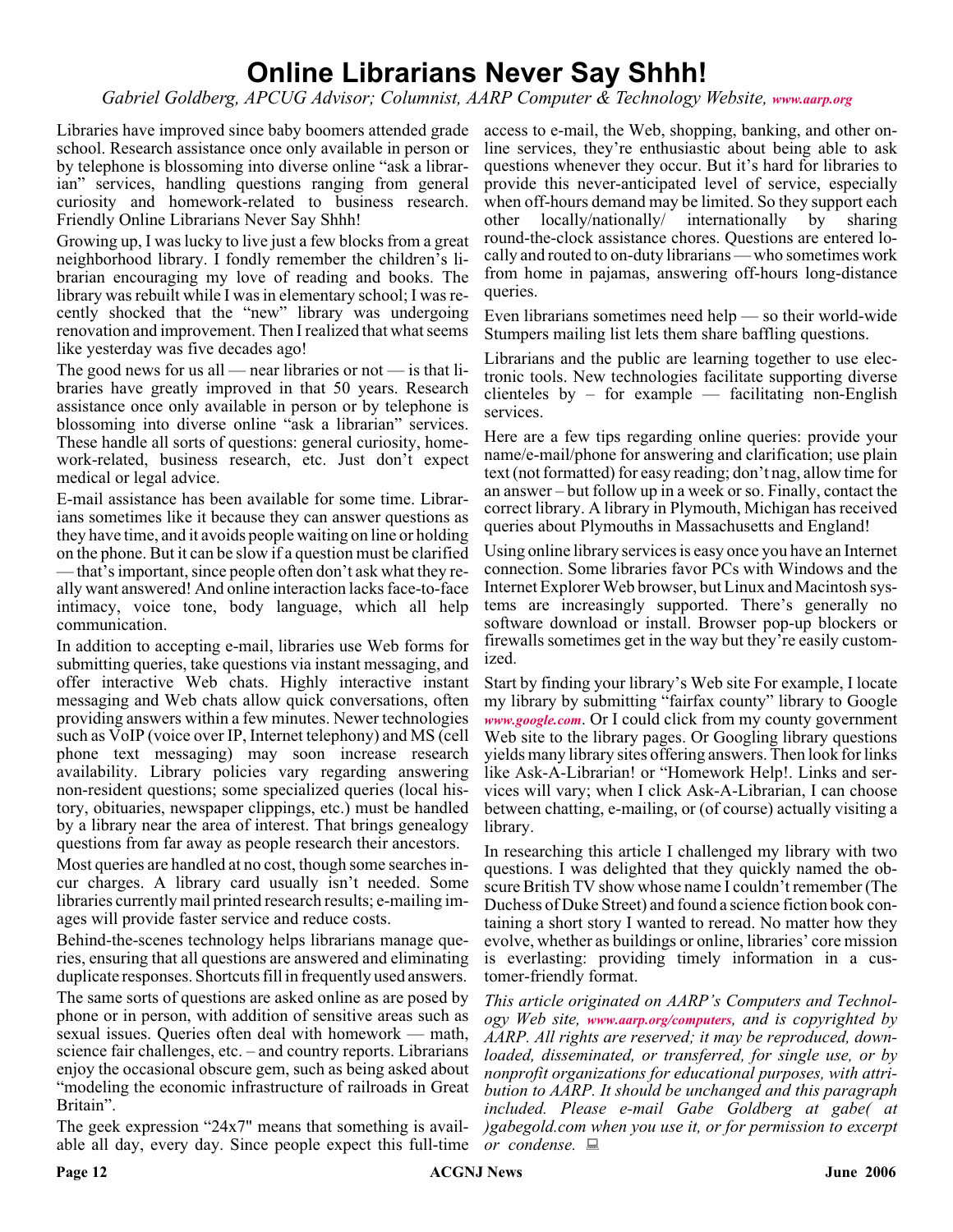# **Free Software - Programs I Use and Love**

*Cass Lewart (rlewart@monmouth.com), ACGNJ*

also applies to software. Much of the free software is written according to the rules of the Free Software Foundation (FSF) under the GNU license. In case you wonder what GNU is - it is

a large African antelope having a head with horns like an ox and a long tufted tail. Another cryptic definition of GNU: GNU is Not Unix.

FSF, established in 1985, is dedicated to promoting computer users' rights to use, study, copy, modify, and redistribute computer programs. FSF promotes the development and use of free software. Free software is a



matter of liberty not price. You should think of "free" as in "free speech", not as in "free beer." FSF encourages volunteers to work on the development and documentation of free software programs.

The GNU license under which the programs are released allows for free distribution, study, modification and use of the programs. Access to the source code is a precondition for this. Free programs are often released under the so called copyleft (as opposed to copyright) license. This license simply confirms the above principles. To find more about GNU and FSF enter these terms into Google.

Now let me give you some specific examples of three free utilities which I use and love. I found these gems by entering the appropriate phrases into the Google search engine.

*Crimson Text Editor* — If you want to find what is really hidden in your Word document or if you want to manipulate text files you will need a text editor. To find such a program I entered "free text editor" into Google and wound up with the Crimson editor.

If you have ever used Notepad - and who hasn't - switching to Crimson is like moving from the middle ages into the 21st century. Crimson has many features of modern word processors including a spell checker, optional word wrap, multiple windows, line numbering, optional DOS, Unix or MAC formats and search capabilities. It does not have the file size limitation of Notepad, which probably has not been updated since its inception. Crimson has literally hundreds of features of which I just mentioned a few, but it is still easy to use.

*XVI32 Hex Editor* — If you are into binary file viewing and editing, then the proper tool is a hex editor. I found it by entering "free hex editor" in Google and came up with the XVI32 program. The program lets you take a binary file, view and modify it using hex or ascii codes. Viewing a word processor

Remember the old saying: The best things in life are free! It file you will see both text and control characters (e.g., Carriage Return or Line Feed) — you can edit them as you wish. A hex editor will often help in repairing a damaged file or extracting data from damaged files. The picture shows an XVI32 display with hex and ascii side by side.

> *Audacity Sound Editor* — I recently recorded some audio files on my MP3 player/recorder. After listening to the recordings I wanted to splice and to amplify some sections. There are many commercial programs to do it, such as Roxio, but they are not free and are relatively difficult to use. To find a program to my liking I entered "free sound editor" in Google and came up with the Audacity sound editor. It does everything I need and much more. I can change volume, pitch and many other sound parameters. I can copy and paste sections of audio files. I can also fade in and out, change tempo, see the frequency spectrum, record streaming audio and much more. After editing I can save an audio file in WAV or MP3 format. Because the MP3 format is proprietary generating an MP3 file requires downloading of the free LAME\_ENC.DLL plug in. The picture shows how an audio file looks on the Audacity screen.



#### *Other Free Utilities*

Besides these three utilities I use many other great free programs of less general interest. The two I often use are the GIS converter, which converts between GIS coordinates found on state maps and the standard latitude and longitude. I also use the yEnc decoder which decodes the yEnc format found in many newsgroups.

Though I extoll free programs that I use, don't get me wrong. If you find a commercial or shareware program that satisfies your needs and gives you good value, then grab it.  $\Box$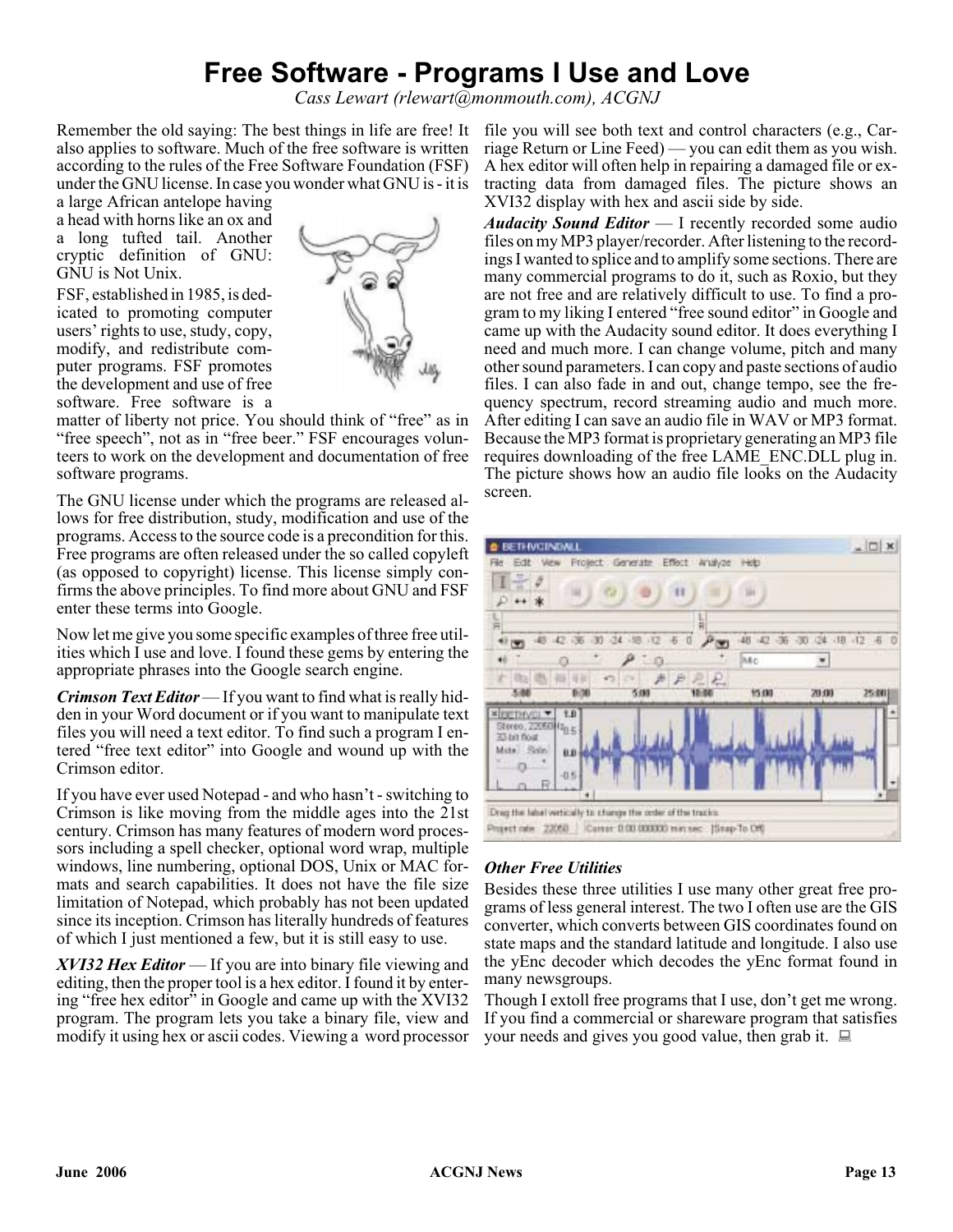#### **Investing**

*Norm Wiss (cut.up@verizon.net)*

#### *[http://www.acgnj.org/groups/sig\\_investment.html](http://www.acgnj.org/groups/sig_investment.html)*

The Investment SIG continues with presentations on how to use analysis programs TC2000 and TCNet. Large charts are presented on our pull down screen and illustrate the application of computer scans and formulas to find stocks for profitable investments. Technical analysis determines buy points, sell points and projected moves. Technical analysis can also be used on fundamentals such as earnings, sales growth, etc. *Our next meeting: June 8.*

#### **NJ Gamers**

*Gregg McCarthy (greggmc@optonline.net)*

*<http://www.NJGamers.com>*

*[www.lanparty.com](http://www.lanparty.com)*

**The next Friday Night Frag will be June 6, 6 p.m. to Saturday 12 noon — 18 hours for 5 bucks!**

BYOC - Bring your own computer

BYOF - Bring your own food.

and if you don't like sitting on metal chairs... BYO chair!

#### **Window Pains**

*John Raff (jraff@comcast.net)*

#### *<http://www.acgnj.org/groups/winpains.html>*

This meeting is a combination of the older PC Symposium, PC User Group and Random Access Session which are now defunct. The intent is to provide the members with Windows oriented application discussions both Microsoft and Linux style. The presentation will be directed toward the more heavy technological level of attendee, although newbies are welcomed. *Next meeting June 16: "Video Editing".*

#### **Main Meeting**

*<http://www.acgnj.org/groups/mainmeet.html>*

*Evan Williams (nhpressgo@blast.net)*

*June 2: Transferring Old Home Movies to DVD.*

#### **Visual Basic**

*Rick Elbanna (rick@mastersofthecode.com)*

#### *<http://mastersofthecode.com/html/sig.htm>*

This is a public Special Interest Group sponsored by Online Marketing Network LLC and Ricardo Capelli Associates LLC. This is a co-operative meeting with the Excel VBA and WebDev group. *Meetings are held on the second Monday of each month at East Brunswick Public Library in East Brunswick, New Jersey*. Meeting times vary depending on the busy schedule of the Library. Times will be emailed to interested developers — send email to Rick to put your name on the notification list. Because of limited seating, those expecting to attend should email Rick prior to the meeting. Walk-ins are welcome, but are not guaranteed a seat.

### **LUNICS (Linux/Unix)**

*Andreas Meyer (lunics@acgnj.org)*

#### *<http//www.acgnj.org/groups/lunics.html>*

LUNICS is a group for those who share an interest in Unix and similar operating systems. While we do quite a bit with Linux, we've also been known to discuss Solaris and BSD too. We generally meet on the first Monday of the month at 8:00 PM at the Scotch Plains Rescue Squad. See the web page for directions and more information. *Next meeting June 5.*

#### **Web Dev**

This SIG is intended to be an open forum for all Website Development techniques and technologies, to encourage the study and development of web sites of all kinds. All languages will be considered and examined. Anyone interested please contact the Chairperson in charge. The current project is a CMS for the club. Anyone interested in starting a new project, come to the meeting and announce / explain. Provide as much detail as possible. One can also send projects to the ACGNJ Newsletter editor for inclusion in the next volume.

WebDev should be an all-encompasing development and examination forum for all issues, applications, OS, languages and systems one can use to build Websites. We currently have two Web dev languages .NET and Java as SIGs but the other langages and OS need to be investigated, examined and tested; Windows, Linux, UNIX, DEC, Vax, HP etc. Intel-PC, Motorola-MAC etc. *Our next meeting <i>June* 21. ■

#### **Human Networking**

*<http://www.acgnj.org/groups/hns.html>*

#### *Mark Douches (mad-networking@pobox.com)*

The purpose of this SIG is to expand the number of professionals that we know so that connections can be made into different markets or industries when a career change or business need is necessary. We are not just a group of people who like computers or technology. Our membership consists of Information Technology professionals from various industries. We will discuss over a time period the tools and skills that are necessary to cross a bridge advance your career. *Meetings are held 2nd Wednesday of the Month at 7:00 P.M.*

### **Genealogy**

*Frank Warren (kb4cyc@webwarren.com) <http://www.webwarren.com/kb4cyc/gensig.shtml>*

Genealogy SIG is for genealogists interested in computers and computer users interested in genealogy, and is a forum to assist members in furtherance of both endeavors. Meetings usually focus on genealogy more than on computers. We meet at 8 PM on the fourth Thursday of the month, but we do not meet in November or December. In addition to our Web page, we also have an electronic mailing list. Messages to the list should be addressed to *gensig@webwarren.com*. To subscribe, include the line "subscribe gensig" in the body of the message. *Next meeting June 22*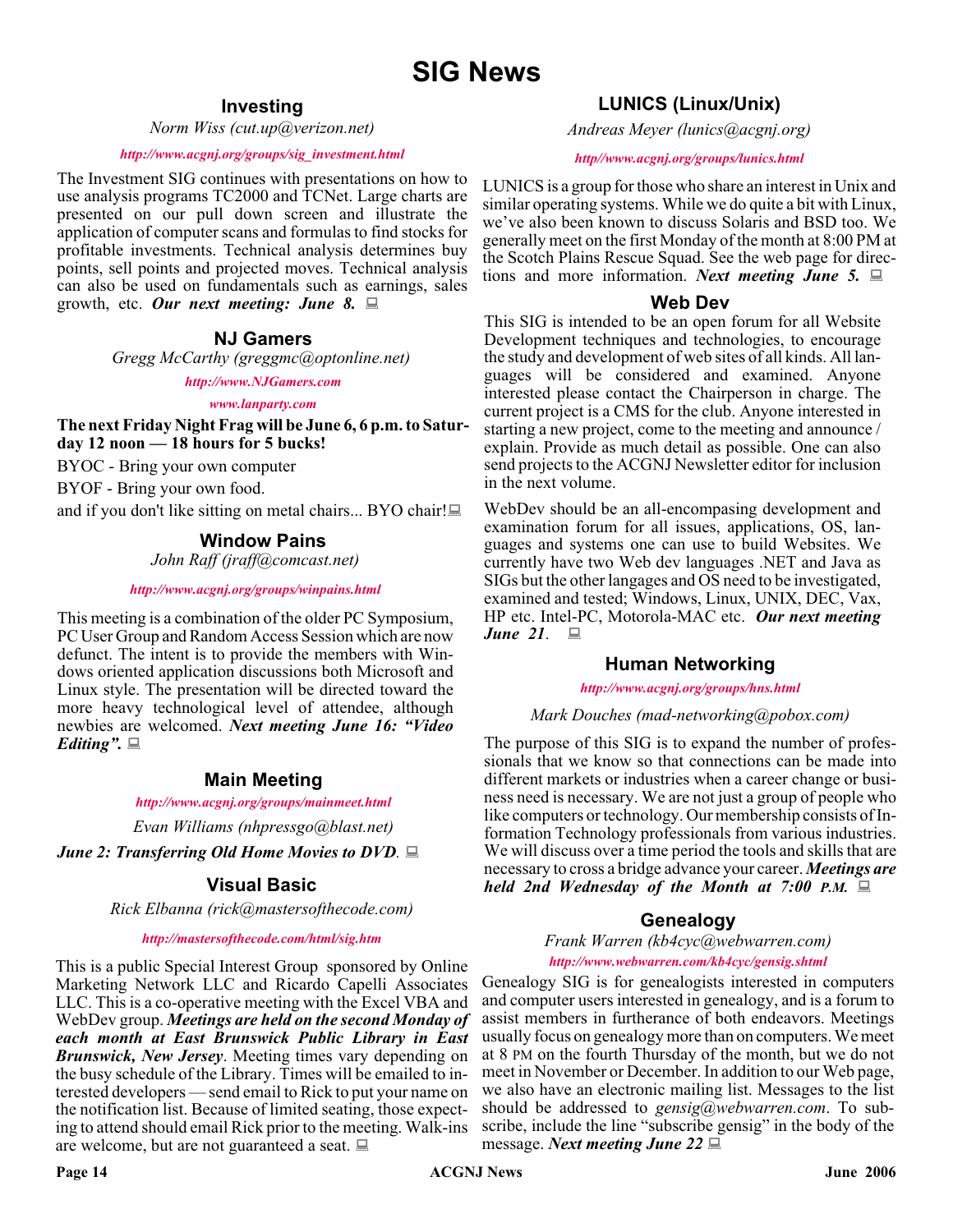#### **Java**

#### *Mike Redlich (mike@redlich.net)*

#### *<http://www.javasig.org>*

The Java Users Group covers beginner, intermediate, and advanced level Java programming. Primary focus is on developing useful/practical applets and applications, but can include related topics such as Java I/O, JavaBeans, Reflection, object-oriented programming and software design issues. Meetings are held the second Tuesday of the month starting promptly at 7:30 PM.

*Next meeting June13:* RSS, Atom, APP, and All That: A Course for Developers. Elliotte Rusty Harold will be making a presentation entitled, **RSS, Atom, APP, and All That: a Course for Developers**. XML based syndication is moving from its foundations in weblogs to unexpected arenas: source code control systems, audio narrowcasts, e-mail, bug tracking, stock tickers, and more. News readers like Vienna, NetNewsWire, RSSOwl, and Newsgator are replacing classic web browsers for many uses. This session explores the fundamental technologies underlying this explosion of content: the various versions of RSS, Atom, and the Atom Publishing Protocol. Learn tricks and techniques for integrating these XML applications into your products as both clients and servers.

Elliotte is an adjunct professor of computer science at Polytechnic University where he teaches Java, XML, and object oriented programming. His Cafe au Lait web site has become one of the most popular independent Java sites on the Internet, and his spin-off site, Cafe con Leche, has become one of the most popular XML sites. His books include Java I/O, Java Network Programming, the XML Bible, and XML in a Nutshell. He's currently working on the XOM Library for processing XML with Java, the jaxen XPath engine, and the Amateur media player.

#### **Layman's Forum**

*Matt Skoda (som359@aol.com)*

*<http://www.acgnj.org/groups/laymans.html>*

*We meet on the second Monday of the month* (no meetings in July and August) to discuss issues of interest to novice users or those who are planning to get started in computing. Watch our Web page for updates and announcements.  $\Box$ 

#### **Lotus Notes**

*Mike Barlow (mwb@injersey.com)*

#### *[http://www.acgnj.org/groups/sig\\_lotusnotes.html](http://www.acgnj.org/groups/sig_lotusnotes.html)*

*Meetings are held on the third Tuesday of each month at the offices of Bright Ideas Software, 1060 Amboy Avenue, 2nd Floor, Edison NJ at 7 PM* (Random Access 6:30). Call (732)417-5778 for last-minute changes, cancellations, information on future meetings, locations, directions, etc. Directions are posted on our Web page.

#### **DotNet**

*Jim Wong and Jim Boyd*

*<http://www.jimw.net/acgnj/>*

This group is no longer meeting.

#### **C/C++ Programming**

*Bruce Arnold (barnold@blast.net)*

#### *<http://www.blast.net/barnold>*

This group is devoted to discussing programming languages in general and C,  $C_{++}$ , and  $C_{++}$  for Windows programming in particular. Each month a small but hopefully useful program (complete with source code) is presented for discussion.

*May:* C++ Tips, Tricks, and Workarounds, VC++ 6 Compiler*,* CodeProject Snapshot. At the meeting, we are going to discuss an excellent article by Nishant Sivakumar called "C++ Tips, Tricks, and Workarounds", which I found while browsing *[www.codeproject.com](http://www.codeproject.com)*. The author explains a number of areas which cause trouble for Visual C++ programers. Some topics include hidden modal dialogs, stealing focus, always on top dialogs, going full-screen, expanding and contracting dialogs, removing task bar icon, context sensitive help and many other useful tips and tricks.

*<http://www.codeproject.com/dialog/dlgboxtricks.asp>*

*<http://www.voidnish.com/articles/ShowArticle.aspx?code=dlgboxtricks>*

*Our next meeting June 20.*

#### **Macintosh Users**

*Keith Sproul (ksproul@noc.rutgers.edu)*

This group is no longer meeting, but Keith is still available to help Mac users via telephone or email (see page 2).  $\Box$ 

#### **MCP**

(Microsoft Certified Professional)

*Gregg McCarthy (greggmc@optonline.net) [http://www.acgnj.org/groups/sig\\_mcp.html](http://www.acgnj.org/groups/sig_mcp.html)*

The MCSE SIG is a study group with the goal of preparing for the Microsoft Certification Exams. In February of 2000 "Windows 2000" debuted along with new MCSE tests. It's two years later and we have settled somewhere between W2k Pro/Server and Windows XP in our studies. Windows NT while still viable, is history as far as Microsoft is concerned. Windows .NET server should be out this year and should look like Windows XP-Server.

The books we will be using are "Mastering Windows 2000 Server" by Mark Minasi and the "MCSE Self-Paced Training Kit" from Microsoft Press. These books are important because as a study group we won't have a teacher to explain the concepts. We'll *need* to discuss them in the group. This is a study group, not a class taught by a teacher. Since hands-on training is crucial in acquiring the skills needed for these tests, we try to focus on lab work as well. The Microsoft training kits are good for labs.

*We meet on the first and third Wednesdays of each month from 7 pm to 10 pm.* Attendees are encouraged to bring a PC properly configured with NT, 10BaseT network card, and Netmeetng 2.1. For more info, reading assignments, course schedule, visit our website.  $\Box$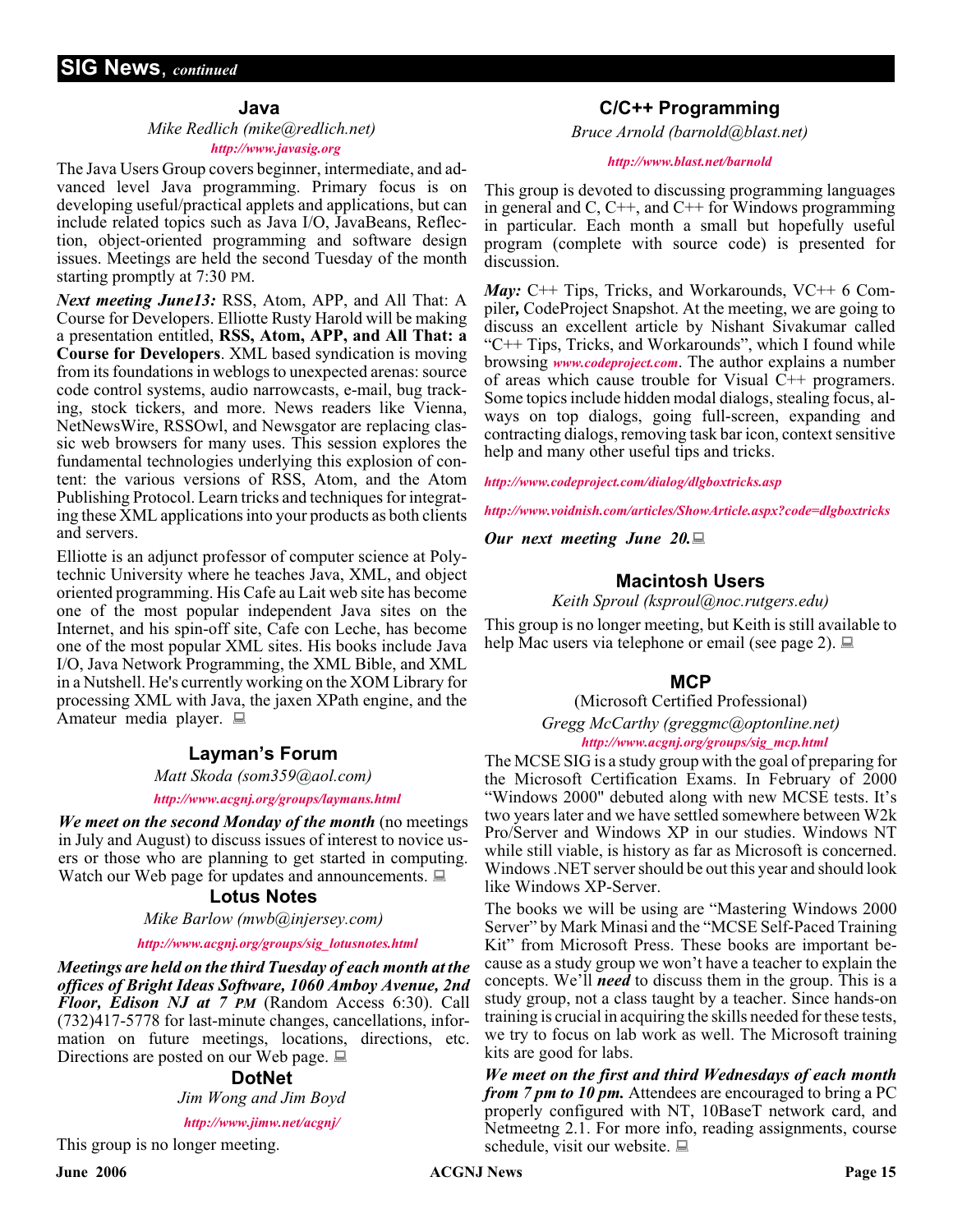## **Guru Corner**

*Jo-Anne Head (tinarock@aol.com)*

### **Discount Computer Magazine Price List**

**As described by the DealsGuy**

| If you need help with any of the technologies listed below,<br>you can call on the person listed. Please be considerate and |                                         |                  |                                                                                                                          | 1 <sub>yr</sub> |       | $2 \text{ yr}$ 3 yr |
|-----------------------------------------------------------------------------------------------------------------------------|-----------------------------------------|------------------|--------------------------------------------------------------------------------------------------------------------------|-----------------|-------|---------------------|
| call before 10 PM.                                                                                                          |                                         |                  | <b>Computer Games</b>                                                                                                    | \$10.95         | 20.95 | 29.95               |
|                                                                                                                             | <b>Hardware</b>                         |                  | <b>Computer Gaming World</b>                                                                                             | 14.95           | 28.95 | 41.95               |
|                                                                                                                             | <b>Scott Vincent</b><br><b>Software</b> | 973-539-8169     | Computer Shopper1                                                                                                        | 16.97           | 32.95 | 47.95               |
| <b>HTML</b>                                                                                                                 | Jo-Anne Head                            | 908-769-7385     | Dr. Dobbs Journal                                                                                                        | 15.95           | 30.95 |                     |
|                                                                                                                             | Mike Redlich                            | 908-246-0410     | Mac Addict                                                                                                               | 10.97           |       |                     |
| <b>CSS</b>                                                                                                                  | Jo-Anne Head                            | 908-769-7385     | Mac Home Journal                                                                                                         | 15.97           | 29.97 |                     |
|                                                                                                                             | Frank Warren                            | 908-756-1681     | Mac World                                                                                                                | 12.95           |       |                     |
| ColdFusion                                                                                                                  | Jo-Anne Head                            | 908-769-7385     |                                                                                                                          |                 |       |                     |
| Java                                                                                                                        | Mike Redlich                            | 908-246-0410     | Maximum PC                                                                                                               | 9.95            | 18.95 | 27.95               |
| $C++$                                                                                                                       | <b>Bruce Arnold</b>                     | 908-735-7898     | Microsoft System Journal                                                                                                 | 21.95           | 39.95 |                     |
|                                                                                                                             | Mike Redlich                            | 908-246-0410     | PC Gamer                                                                                                                 | 12.95           |       |                     |
| ASP                                                                                                                         | Mike Redlich                            | 908-246-0410     |                                                                                                                          | 25.97           |       | 68.95               |
| Perl                                                                                                                        | John Raff                               | 973-560-9070     | PC Magazine (22/44/66 Issues)                                                                                            |                 | 48.95 |                     |
|                                                                                                                             | Frank Warren                            | 908-756-1681     | PC World                                                                                                                 | 16.95           |       |                     |
| <b>XML</b>                                                                                                                  | Mike Redlich                            | 908-246-0410     | Wired                                                                                                                    | 6.00            | 12.00 | 17.00               |
| e-Commerce                                                                                                                  | Rick Elbanna                            | 800-323-7575     | These prices are for new subscriptions and renewals. All or-                                                             |                 |       |                     |
| Genealogy                                                                                                                   | Frank Warren                            | 908-756-1681     | ders must be accompanied by a check, cash or Money Order.                                                                |                 |       |                     |
| Networking                                                                                                                  | <b>Scott Vincent</b>                    | 973-539-8169     | Make payable to Herb Goodman, and mail to:                                                                               |                 |       |                     |
| Home Automation                                                                                                             | Charlie Huffsmith                       | 732-549-1734     | Herb Goodman, 8295 Sunlake Drive, Boca Raton,                                                                            |                 |       |                     |
|                                                                                                                             | Frank Warren                            | 908-756-1681     | FL 33496                                                                                                                 |                 |       |                     |
|                                                                                                                             | <b>Operating Systems</b>                |                  |                                                                                                                          |                 |       |                     |
| WindowsNT                                                                                                                   | <b>Scott Vincent</b>                    | 973-361-5793     | Telephone: 561-488-4465, e-mail: hgoodman@prodigy.net                                                                    |                 |       |                     |
| Windows95                                                                                                                   | Rick Elbanna                            | 800-323-7575     | Please allow 10 to 12 weeks for your magazines to start. For                                                             |                 |       |                     |
| Windows98                                                                                                                   | Rick Elbanna                            | 800-323-7575     | renewals you must supply an address label from your pres-                                                                |                 |       |                     |
| Windows3.1                                                                                                                  | <b>Ted Martin</b>                       | 732-636-1942     | ent subscription to insure the correct start of your renewal.                                                            |                 |       |                     |
|                                                                                                                             | Charlie Huffsmith<br><b>Macintosh</b>   | 732-549-1734     | As an extra service I will mail a renewal notice about 4<br>months prior to their expiration date. I carry more than 300 |                 |       |                     |
| Mac O/S                                                                                                                     | Keith Sproul                            | $(732)$ 821-4828 | titles at excellent prices — email for prices. $\Box$                                                                    |                 |       |                     |

### **ACGNJ MEMBERSHIP APPLICATION**

Sign up online at *[http://www.acgnj.org/membershipApplication.html](http://www.acgnj.org/membershipApplication.html )*and pay dues with PayPal.

|                                                                                   |                                          |                                                                                                                                                                                                                                                                                             | <b>Dues</b>          |                |                |                                    |  |
|-----------------------------------------------------------------------------------|------------------------------------------|---------------------------------------------------------------------------------------------------------------------------------------------------------------------------------------------------------------------------------------------------------------------------------------------|----------------------|----------------|----------------|------------------------------------|--|
|                                                                                   | <b>US/CANADA</b>                         | <b>FAMILY OF MEMBER</b><br>(No Newsletter)                                                                                                                                                                                                                                                  |                      | <b>FOREIGN</b> | <b>STUDENT</b> | <b>SENIOR CITIZEN</b><br>(Over 65) |  |
| 1 Year                                                                            | \$25                                     | \$10                                                                                                                                                                                                                                                                                        | \$55                 |                | \$20           | \$20                               |  |
| 2 Years                                                                           | \$40                                     |                                                                                                                                                                                                                                                                                             |                      |                |                |                                    |  |
| 3 Years                                                                           | \$55                                     |                                                                                                                                                                                                                                                                                             |                      |                |                | \$45                               |  |
|                                                                                   | Mail this application and your check to: |                                                                                                                                                                                                                                                                                             |                      |                |                |                                    |  |
| AMATEUR COMPUTER GROUP OF NEW JERSEY, INC., P.0. BOX 135, SCOTCH PLAINS, NJ 07076 |                                          |                                                                                                                                                                                                                                                                                             |                      |                |                |                                    |  |
|                                                                                   |                                          |                                                                                                                                                                                                                                                                                             |                      |                |                |                                    |  |
|                                                                                   |                                          | ■ New Member o Renewal ■ Address Change                                                                                                                                                                                                                                                     |                      |                |                |                                    |  |
|                                                                                   |                                          | First Name <b>Example 2018</b> Last Name <b>Land America</b>                                                                                                                                                                                                                                |                      |                |                | Phone                              |  |
|                                                                                   |                                          | Mailing Address <b>Mailing</b> Address <b>Mailing</b> Address <b>Mailing</b> Address <b>Mailing</b> Address <b>Mailing</b> Address <b>Mailing</b> Address <b>Mailing</b> Address <b>Mailing</b> Address <b>Mailing</b> Address <b>Mailing</b> Address <b>Mailing</b> Address <b>Mailing</b> |                      |                |                | E-Mail                             |  |
|                                                                                   |                                          |                                                                                                                                                                                                                                                                                             | State <b>Zip Zip</b> |                |                | URL $\qquad \qquad \qquad$         |  |
|                                                                                   |                                          | What topics would you like to see covered at club meetings?                                                                                                                                                                                                                                 |                      |                |                |                                    |  |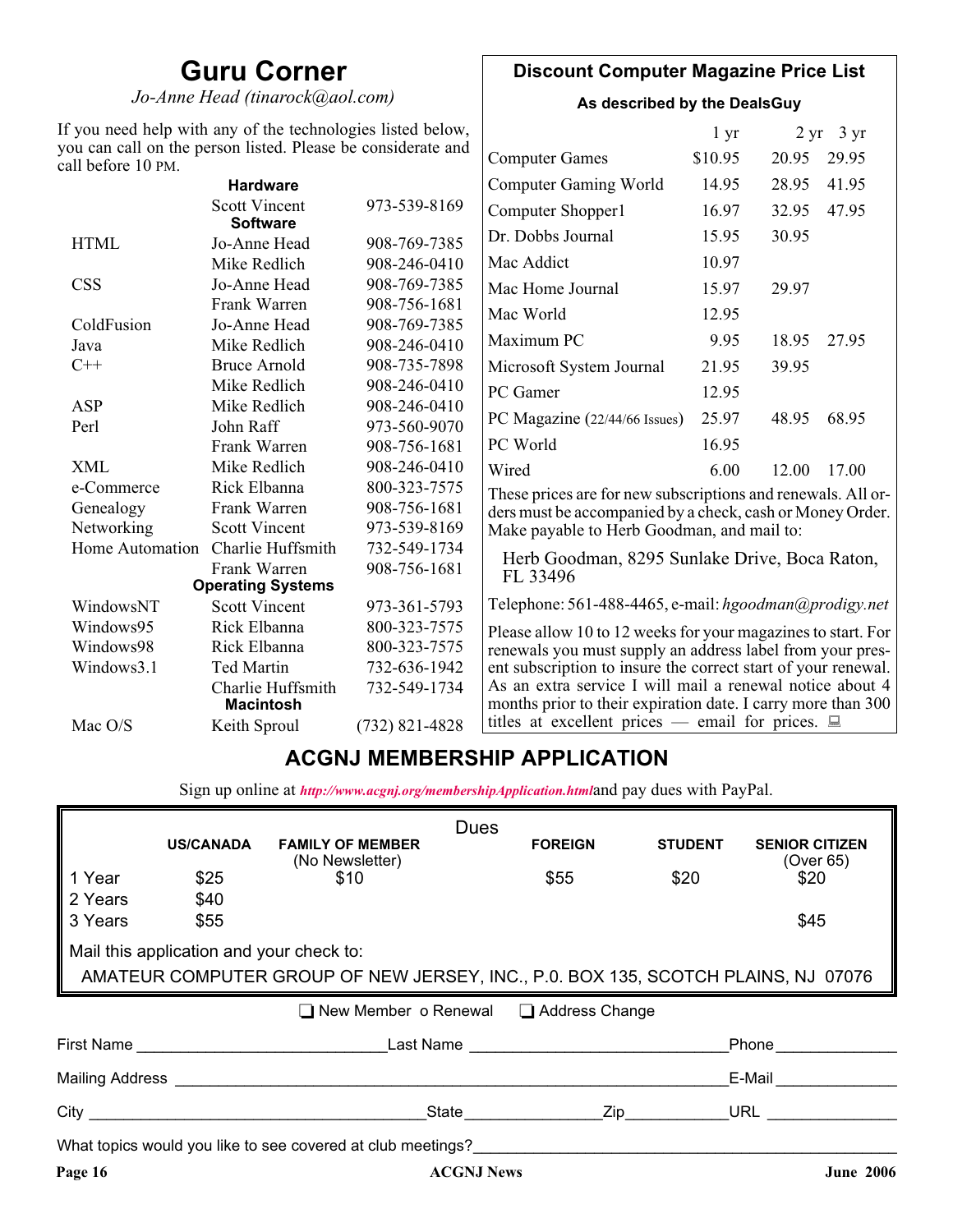| <b>Other Local Computer Groups</b>                                                                                                                                             |                                                                                                                                                    |                                                                                                                                                                      |  |  |  |
|--------------------------------------------------------------------------------------------------------------------------------------------------------------------------------|----------------------------------------------------------------------------------------------------------------------------------------------------|----------------------------------------------------------------------------------------------------------------------------------------------------------------------|--|--|--|
| <b>Princeton Macintosh User Group:</b> 7:15 pm 2nd<br>Tuesday, Jadwin Hall, A-10, Washington Rd,<br>Princeton, $(609)$ 252-1163, www.pmug-nj.org                               | NY/NJ/CT Relational Database User Group:<br>Corporate and independent users. (212) 839-0125                                                        | <b>New York PC:</b> 3rd Thurs, 7 pm, PS 41, 116 W<br>11th St. For info call hotline, (212) 533-NYPC,<br>http://www.nypc.org                                          |  |  |  |
| <b>Computer Education Society of Philadelphia:</b><br>Meetings & Workshops at Jem Electronics, 6622<br>Castor Ave, Philadelphia PA. www.cesop.org/                             | Brookdale Computer Users Group: 7 pm,3rd<br>Friday, Brookdale Community College, Bldg<br>MAN Rm 103, Lincroft NJ. (732)-739-9633.<br>www.bcug.com  | NJ Macintosh User Group: 8 pm, 3rd Tuesday,<br>Allwood Branch Library, Lyall Rd, Clifton NJ.<br>$(201)$ 893-5274 http://www.njmug.org.                               |  |  |  |
| PC User Group of So. Jersey: 2nd Mon., 7 pm,<br>Trinity Presb. Church, 499 Rt 70 E, Cherry Hill,<br>NJ. L. Horn, (856) 983-5360<br>http://www.pcugsj.org                       | Hunterdon Computer Club: 8:30 am, 3rd Sat,<br>Hunterdon Medical Center, Rt 31, Flemington NJ.<br>www.hunterdoncomputerclub.org. (908)<br>995-4042. | NY Amateur Computer Group: 2nd Thurs, 7<br>pm, Rm 806 Silver Bldg, NYU, 32 Waverly Pl,<br>NYC http://www.nyacc.org                                                   |  |  |  |
| Morris Micro Computer Club: 2nd Thurs., Bill<br>Traywick, (201) 635-5393                                                                                                       | Central Jersey Computer Club: 8 pm, 4th Fri-<br>day, Rm 74, Armstrong Hall, Trenton St. College.<br>Rich Williams, (609) 466-0909.                 | NJ PC User Group: 2nd Thurs, Monroe Rm at<br>Wyckoff Public Library, 7 pm. Maureen Shannon,<br>(201) 853-7432, www.njpcug.org                                        |  |  |  |
| <b>Philadelphia Area Computer Society: 3rd Sat, 12</b><br>noon Main Meeting, groups 8 am-3 pm. Upper<br>Moreland Middle School, Hatboro PA. (215)<br>842-9600. www.pacsnet.org | Fairlawn Computer Club: Last Monday,<br>Fairlawn Senior Citizen Center. Joe Mathias<br>(fair.lawn.computer. club@juno.com)                         | Princeton PC Users Group: 2nd Monday,<br>Lawrenceville Library, Alt Rt 1 & Darrah Lane,<br>Lawrenceville, Paul Kurivchack (908) 218-0778,<br>http://www.ppcug-nj.org |  |  |  |
| Workshop Hands-On: 2 PM to Midnight on last Saturday of the month First United Methodist Church Church and Atlantic Streets (one mile from GSP)                                |                                                                                                                                                    |                                                                                                                                                                      |  |  |  |

**Workshop, Hands-On:** 2 P.M. to Midnight on last Saturday of the month. First United Methodist Church, Church and Atlantic Streets (one mile from GSP exit 117A), Aberdeen NJ. Bring your project, computer and extension cord. For information call Burke Mawby, (908) 566-7445.

# **Classified**

**FREE TO MEMBERS**. Use our classified ads to sell off your surplus computer stuff. Send copy to Classified, ACGNJ NEWS, P.O. Box 135, Scotch Plains NJ 07076 or e-mail to the editor, *bdegroot@ptd.net*. Classified ads are free to members, one per issue. Non-members pay \$10. Send check payable to ACGNJ Inc. with copy. Reasonable length, please.



*<http://www.apcug.net>*

Member of The Association of

Personal Computer User Groups

### **Computer Radio Show**, WBAI

99.5 FM, NY, Wed. 8-9 p.m.

**Radio and TV Programs**

**Software Review,** The Channel, Saturday  $10-10:30$  p.m.

**On Computers**, WCTC 1450 AM, New Brunswick, Sunday 1-4 p.m. To ask questions call (800) 677-0874.

**PC Talk**, Sunday from 8 p.m. to 10 p.m., 1210 AM Philadelphia. 1800-876-WPEN, Webcast at *<http://www.pctalkweb.net>*.

#### **MarketPro Shows**

*<http://www.marketpro.com/>*

**June 3-4**: NJ Convention Center, Edison

**June24-25**, Meadowlands Expo Center Secaucus

#### $\sqrt{1.5.22}$ Echo Queen Garden State Park Diner Borle Ave Territors Scotch Pigins Rescue Sound **Ext1 135**

 $178$ 

Amold Auditorium

ш

#### **Directions to Meetings at Scotch Plains Rescue Squad, 1916 Bartle Ave., Scotch Plains NJ**

#### **From New York City or Northern New Jersey**

Take Route 1&9 or the Garden State Parkway to US 22 Westbound.

#### **From Southern New Jersey**

Take Parkway north to Exit 135 (Clark). Stay on left of ramp, follow circle under Parkway. Bear right to Central Avenue; follow to Westfield and under RR overpass. Left at light to North Avenue; follow to light in Fanwood. Right on Martine (which becomes Park Ave). Right on Bartle Ave in middle of shopping district.Scotch Plains Rescue Squad (2-story brick) is located on the right. Do not ing. park in the row next to the building — you'll be towed.

#### **From I-78 (either direction)**

Take exit 41 (Scotch Plains); follow signs to US 22. Turn right at mile past Terrill Road and immediately past the overpass. Exit onto light at bottom of hill and use overpass to cross Rt. 22. Follow US 22 Park Avenue South and follow the directions above to the Rescue Westbound directions.

#### **From US 22 Westbound**

Exit at Park Avenue, Scotch Plains after McDonalds on the right, diagonally opposite Scotchwood Diner on the left, immediately before the overpass. After exiting, turn left at the light and use overpass to cross US 22. Bear right at bottom of ramp to continue south on Park Avenue. Turn left at the second light (a staggered intersection). Scotch Plains Rescue Squad (2-story brick) is on the right. Do not park in the row next to the building — you'll be towed. We meet on the second floor, entering by the door at the right front of the build-

#### **From Western New Jersey**

Take US 22 Eastbound to the Park Avenue exit. The exit is about a Squad building.  $\Box$